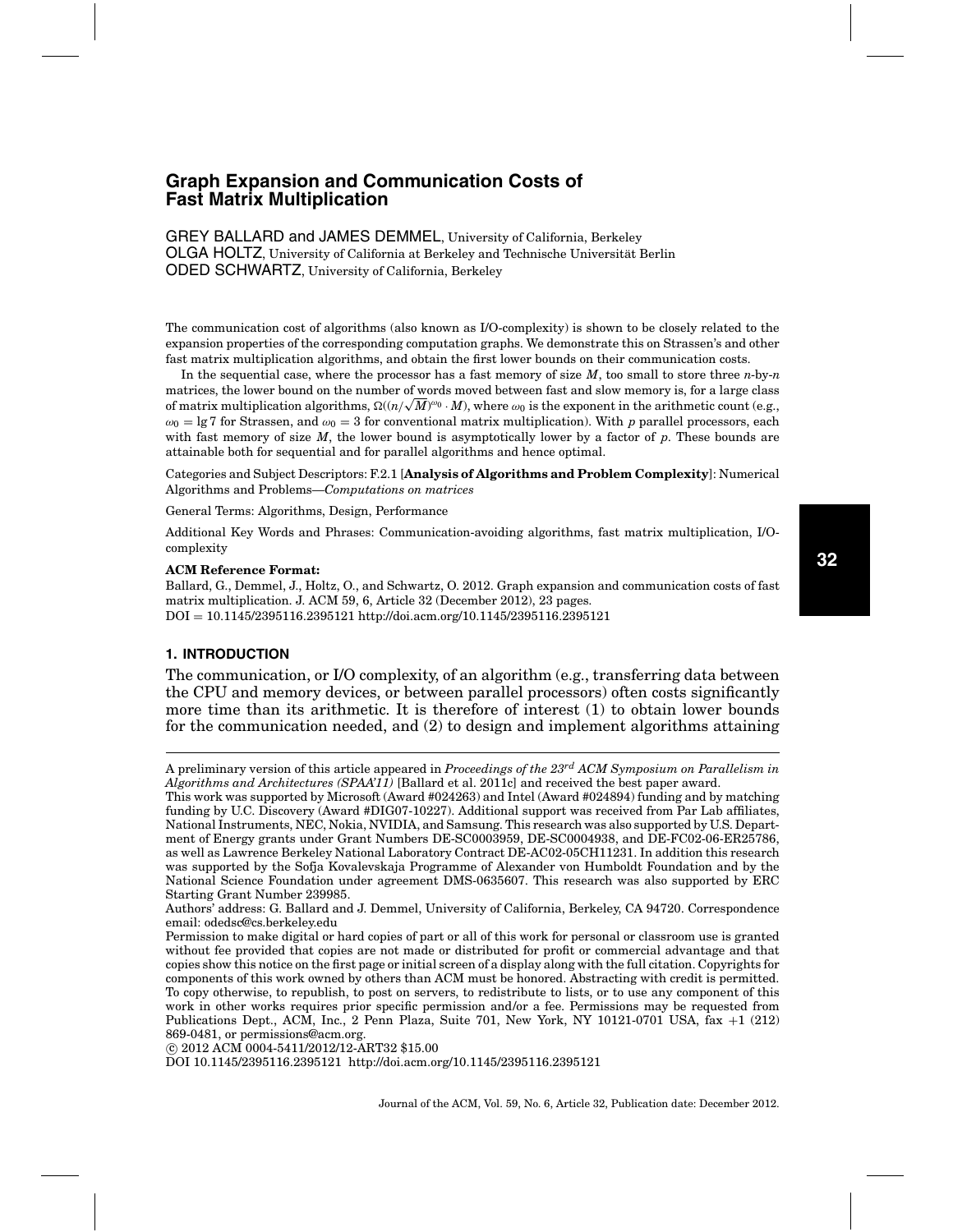these lower bounds. Communication also requires much more energy than arithmetic, and saving energy may be even more important than saving time.

Communication time per data unit varies by orders of magnitude, from order of 10<sup>−</sup><sup>9</sup> seconds for an L1 cache reference, to order of 10<sup>−</sup><sup>2</sup> seconds for disk access. The variation can be even more dramatic when communication occurs over networks or the internet. While Moore's Law predicts an exponential increase of hardware density in general, the annual improvement rate of time-per-arithmetic-operation has, over the years, consistently exceeded that of time-per-word read/write [Graham et al. 2004; Fuller and Millett 2011]. The fraction of running time spent on communication is thus expected to increase further.

#### **1.1. Communication Model**

We model communication costs of sequential and parallel architecture as follows. In the sequential case, with two levels of memory hierarchy (fast and slow), communication means reading data items (*words*) from slow memory (of unbounded size), to fast memory (of size  $M$ ) and writing data from fast memory to slow memory.<sup>1</sup> Words that are stored contiguously in slow memory can be read or written in a bundle, which we will call a *message*. We assume that a message of *n* words can be communicated between fast and slow memory in time  $\alpha + \beta n$  where  $\alpha$  is the *latency* (seconds per message) and β is the *inverse bandwidth* (seconds per word). We define the *bandwidth cost* of an algorithm to be the total number of words communicated and the *latency cost* of an algorithm to be the total number of messages communicated. We assume that the input matrices initially reside in slow memory, and are too large to fit in the smaller fast memory. Our goal then is to minimize both bandwidth and latency  $costs<sup>2</sup>$ .

In the parallel case, we assume *p* processors, each with memory of size *M* (or with larger memory size, as long as we never use more than *M* in each processor). We are interested in the communication among the processors. As in the sequential case, we assume that a message of *n* words can be communicated in time  $\alpha + \beta n$ . This cost includes the time required to "pack" noncontiguous words into a single message, if necessary. We assume that the input is initially evenly distributed among all processors, so  $M \cdot p$  is at least as large as the input. Again, the bandwidth cost and latency cost are the word and message counts respectively. However, we count the number of words and messages communicated along the critical path as defined in Yang and Miller [1988] (i.e., two words that are communicated simultaneously are counted only once), as this metric is closely related to the total running time of the algorithm. As before, our goal is to minimize the number of words and messages communicated.

We assume that (1) the cost per flop is the same on each processor and the communication costs ( $\alpha$  and  $\beta$ ) are the same between each pair of processors (this assumption is for ease of presentation and can be dropped, using the approach of Ballard et al. [2011b]; see Section 6.2), (2) all communication is "blocking": a processor can send/receive a single message at a time, and cannot communicate and compute a flop simultaneously (the latter assumption can be dropped, affecting the running time by a factor of two at most), and (3) there is no communication resource contention among processors. e.g., if processor 0 sends a message of size *n* to processor 1 at time 0, and processor 2 sends a message of size *n* to processor 3 also at time 0, the cost along the critical path is  $\alpha + \beta n$ .

<sup>1</sup>See Ballard et al. [2010] for definition of a model with memory hierarchy, and a reduction from the two-level model. All bounds in this paper thus apply to the model with memory hierarchy as well.

<sup>2</sup>The sequential communication model used here is sometimes called the *two-level I/O model* or *disk access machine (DAM)* model (see Aggarwal and Vitter [1988], Bender et al. [2010], and Chowdhury and Ramachandran [2006]). Our bandwidth cost model follows that of Hong and Kung [1981] and Irony et al. [2004] in that it assumes the block-transfer size is one word of data  $(B = 1)$  in the common notation). However, our model allows message sizes to vary from one word up to the maximum number of words that can fit in fast memory.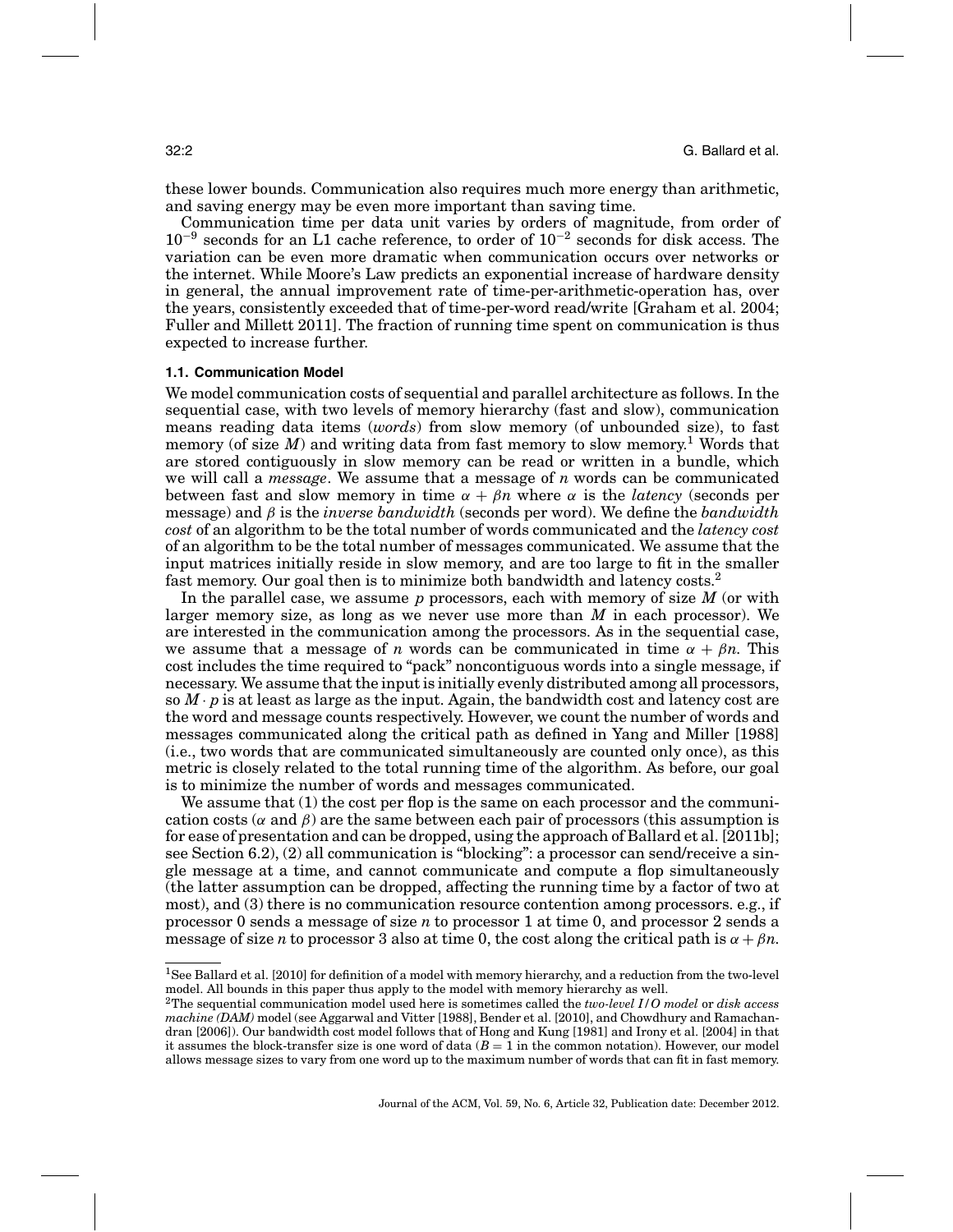However, if both processor 0 and processor 1 try to send a message to processor 2 at the same time, the cost along the critical path will be the sum of the costs of each message. Note that assuming all-to-all connectivity among processors yields valid lower bounds for all distributed computers, even though real machines have more restrictive networks.

#### **1.2. The Computation Graph and Implementations of an Algorithm**

The computation performed by an algorithm on a given input can be modeled (see Section 3) as a computation directed acyclic graph *(CDAG)*: We have a vertex for each input/intermediate/output argument, and edges according to direct dependencies (e.g., for the binary arithmetic operation  $x := y + z$  we have a directed edge from  $v_y$  to  $v_x$  and from  $v_z$  to  $v_x$ , where the vertices  $v_x$ ,  $v_y$ ,  $v_z$  stand for the arguments  $x$ ,  $y$ ,  $z$ , respectively).

An implementation (or scheduling) of a CDAG determines, in the parallel model, which arithmetic operations are performed by which of the *p* processors. This corresponds to partitioning the CDAG into *p* parts. Edges crossing between the various parts correspond to arguments that are in the possession of one processor, but are needed by another processor, therefore relate to communication. In the sequential model, an implementation determines the order of the arithmetic operations, in a way that respects the partial ordering of the CDAG (see Section 3 relating this to communication cost).

Implementations of a CDAG may vary greatly in their communication costs. The *I/O-complexity of an algorithm* is the minimum bandwidth cost of the algorithm as a function of the input size, over all possible implementations of the CDAG corresponding to the given input size. The I/O-complexity of a problem is defined to be the minimum I/O-complexity of all algorithms for this problem. A lower bound of the I/O-complexity of an algorithm is therefore a result of the form: any implementation of algorithm *Alg* and input size *n* requires at least *X*(*n*) communication. An upper bound is of the form: there is an implementation for algorithm *Alg* and input size *n* that requires at most *X*(*n*) communication. We detail below some of the I/O-complexity lower and upper bounds of specific algorithms, or a class of algorithms. I/O-complexity lower bounds for a *problem* are claims of the form: any algorithm for a problem *P* and input size *n* requires at least *X*(*n*) communication. These are much harder to find (but see, e.g., Demmel et al. [2012]).

The lower bounds in this article are for all *implementations* for a family of algorithms: *Strassen-like* fast matrix multiplication. Generally speaking, a Strassen-like algorithm utilizes an algorithm for multiplying two constant-size matrices in order to recursively multiply matrices of arbitrary size; see Section 5 for precise definition and technical assumptions.

### **1.3. Previous Work on Classical Algorithms**

Consider the classical  $\Theta(n^3)$  algorithm for matrix multiplication.<sup>3</sup> While its naïve implementations are communication inefficient, communication-minimizing sequential and parallel variants of this algorithm were constructed, and proved optimal, by matching lower bounds [Cannon 1969; Hong and Kung 1981; Frigo et al. 1999; Irony et al. 2004].

In Ballard et al. [2010, 2011d], we generalize the results of Hong and Kung [1981] and Irony et al. [2004] regarding matrix multiplication, to obtain new I/O-complexity lower bounds for a much wider variety of algorithms. This includes all "classical" algorithms for *LU* factorization, Cholesky factorization, and *LDLT* factorization, as well as many algorithms for the *QR* factorization, eigenvalue decompositions, and the singular value decomposition (SVD). Thus, we essentially cover all direct methods of linear algebra.

<sup>&</sup>lt;sup>3</sup>Here we mean any algorithm that computes using the  $n<sup>3</sup>$  scalar multiplications, whether this is done recursively, iteratively, block-wise or any other way.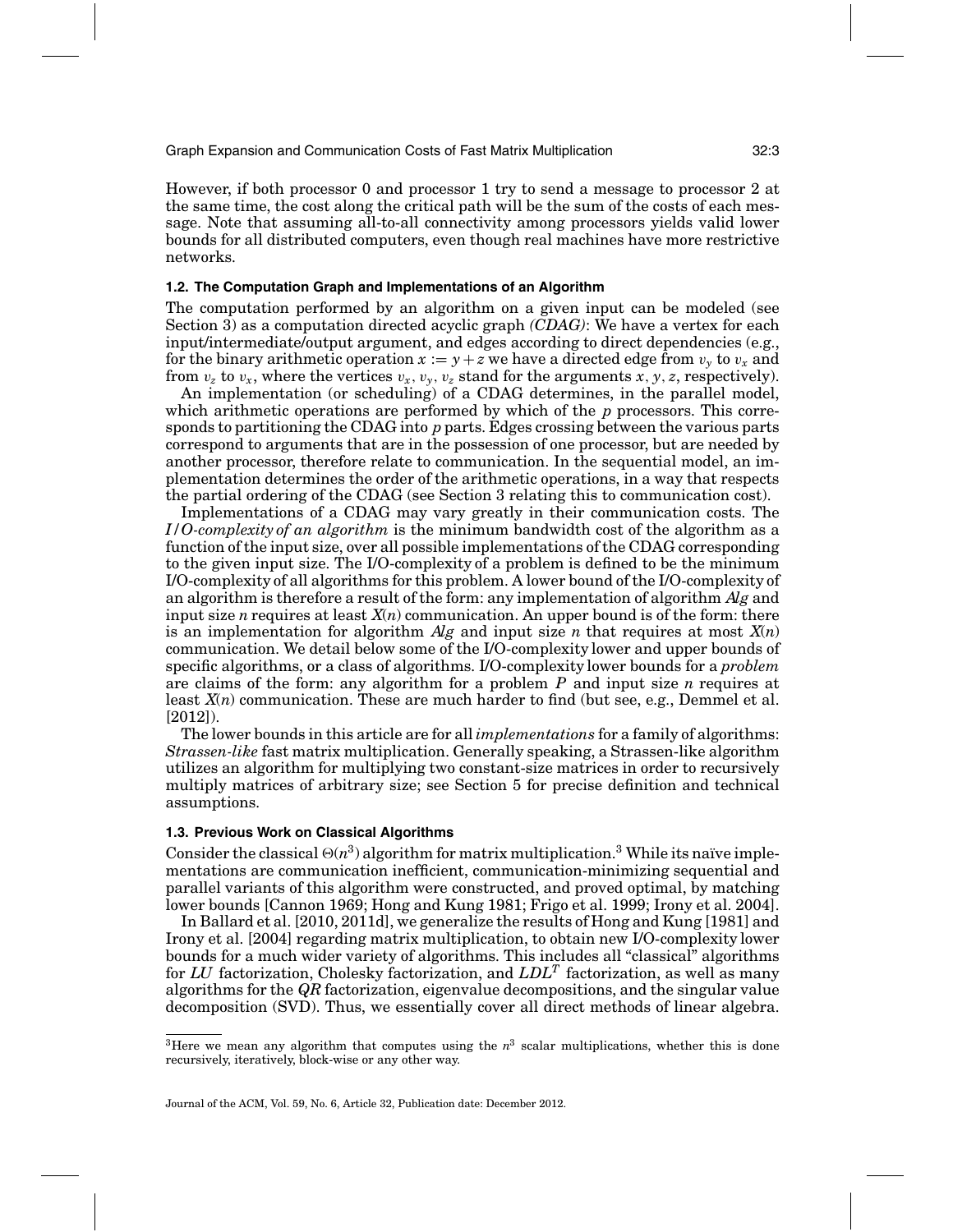The results hold for dense matrix algorithms (most of them have  $O(n^3)$  complexity), as well as sparse matrix algorithms (whose running time depends on the number of nonzero elements, and their locations), and to certain graph-theoretic problems.<sup>4</sup> They apply to sequential and parallel algorithms, and most of our bounds are shown to be tight.

Communication cost optimal algorithms for square classical matrix multiplication are well known. Algorithms for dense LU, Cholesky, QR, eigenvalue problems and the SVD with optimal communication costs are more recent. These include Gustavson [1997], Toledo [1997], Elmroth and Gustavson [1998], Frigo et al. [1999], Ahmed and Pingali [2000], Frens and Wise [2003], Demmel et al. [2012], Grigori et al. [2011], David et al. [2010], and Ballard et al. [2011a] and have not yet all been implemented and made available as part of standard libraries like LAPACK [Anderson et al. 1992] and ScaLAPACK [Blackford et al. 1997]. See Ballard et al. [2011d] for more details.

In Ballard et al. [2010, 2011d], we use the approach of Irony et al. [2004], based on the Loomis-Whitney geometric theorem [Loomis and Whitney 1949; Burago and Zalgaller 1988], by embedding segments of the computation process into a three-dimensional cube. This approach, however, is not suitable when distributivity is used, as is the case in Strassen [1969] and other fast matrix multiplication algorithms (e.g., Coppersmith and Winograd [1990], and Cohn et al. [2005]).

While the I/O-complexity of classic matrix multiplication and algorithms with similar structure is quite well understood, this is not the case for algorithms of more complex structure. The problem of minimizing communication in parallel classical matrix multiplication was addressed in Cannon [1969] almost simultaneously with the publication of Strassen's fast matrix multiplication algorithm [Strassen 1969]. Moreover, an I/O-complexity lower bound for the classical matrix multiplication algorithm has been known for three decades [Hong and Kung 1981]. Nevertheless, the I/O-complexity of Strassen's fast matrix multiplication and similar algorithms has not been resolved.

In this article, we obtain first communication cost lower bounds for Strassen's and other fast matrix multiplication algorithms, in the sequential and parallel models. These bounds are attainable both for sequential (see below) and for parallel algorithms (by our recent work [Ballard et al. 2012b]) and so optimal.

## **1.4. Communication Costs of Fast Matrix Multiplication**

1.4.1. Upper Bounds. The I/O-complexity  $I O(n, M)$  of Strassen's algorithm (see Algorithm 1, Appendix A), applied to *n*-by-*n* matrices on a machine with fast memory of size *M*, can be bounded above as follows: the recursion consists of computing seven subproblems and performing matrix additions, where the base case occurs when the problem fits entirely in the fast memory  $(3n^2 \leq M)$ . In the base case, read the two input sub-matrices into the fast memory, perform the matrix multiplication inside the fast memory, and write the result into the slow memory.<sup>5</sup> We thus have  $I$ *O*(*n*, *M*)  $\leq$  7 · *IO* ( $\frac{n}{2}$ , *M*) + *O*(*n*<sup>2</sup>) and *IO*( $\frac{\sqrt{M}}{3}$ , *M*) = *O*(*M*). Thus

$$
IO(n, M) = O\left(\left(\frac{n}{\sqrt{M}}\right)^{\lg 7} \cdot M\right).
$$

Note that this matches the lower bound stated in Theorem 1.1. In order to attain the latency lower bound as well, a careful choice of matrix layout is necessary. Morton-

<sup>4</sup>See Michael et al. [2002] for bounds on graph-related problems, and our [Ballard et al. 2011d] for a detailed list of previously known and recently designed sequential and parallel algorithms that attain the above mentioned lower bounds.

<sup>&</sup>lt;sup>5</sup>Here we assume that the recursion tree is traversed in the usual depth-first order.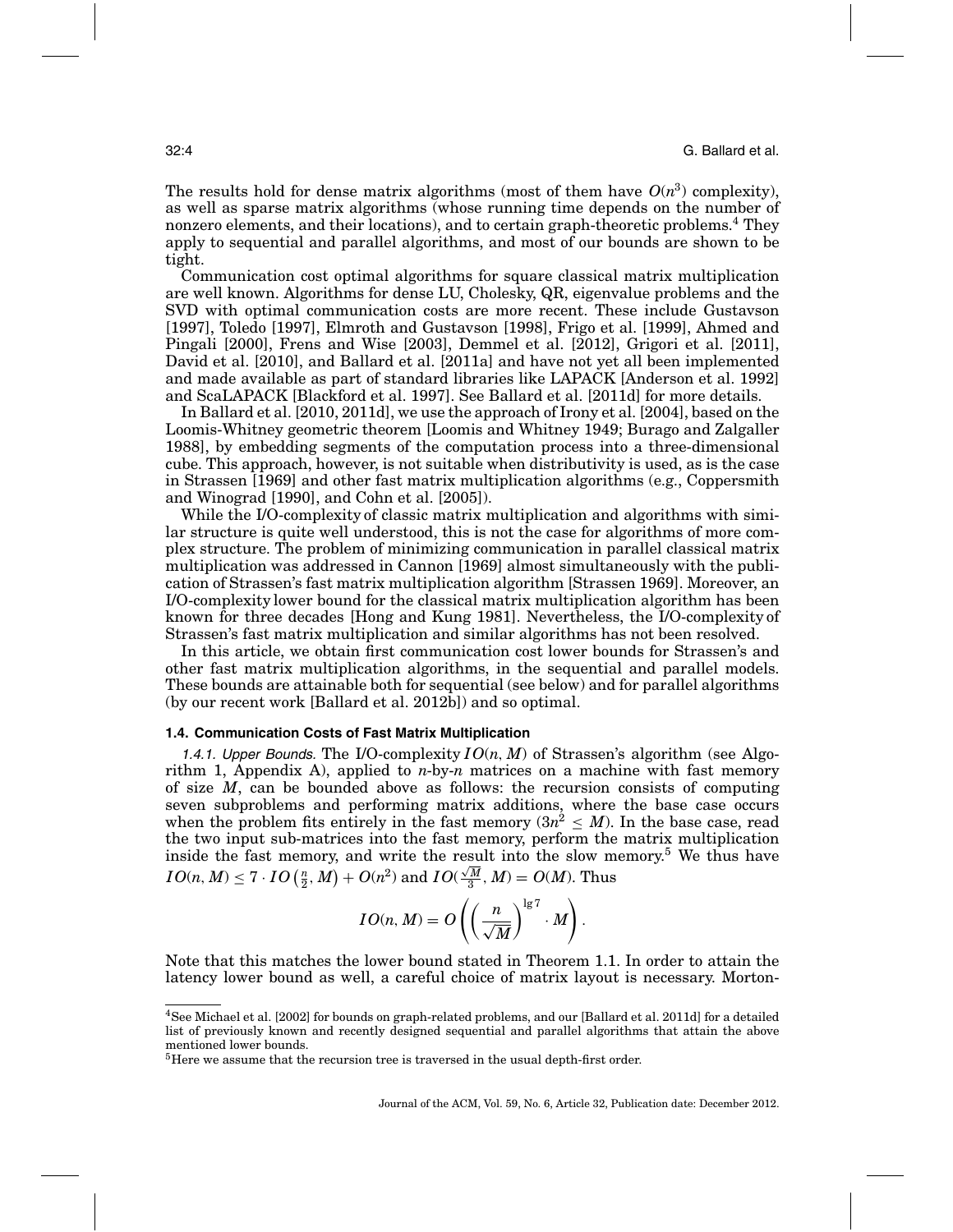ordering (also known as bit-interleaved layout) enables the recursive algorithm to attain the latency lower bound; see Frigo et al. [1999] and Wise [2000] for more details.

The recent parallel algorithm for Strassen's matrix multiplication [Ballard et al. 2012b] has I/O-complexity

$$
IO(n,p,M) = O\left( \left(\frac{n}{\sqrt{M}}\right)^{\lg 7} \cdot \frac{M}{P} + \frac{n^2}{p^{\frac{2}{\lg 7}}} \right),\,
$$

where *p* is the number of processors and *M* is the size of the local memory. Note that this matches the lower bounds of Corollary 1.2 and Theorem 1.3. The latency lower bound is attained to within a logarithmic factor (in *p*). A similar optimal algorithm for Strassen's matrix multiplication in the BSP model is presented in McColl and Tiskin [1999].

1.4.2. Lower Bounds. In this article, we obtain a tight lower bound.

THEOREM 1.1 (MAIN THEOREM). *Consider Strassen's algorithm implemented on a sequential machine with fast memory of size M. Then, for*  $M \leq n^2$ *, and assuming no recomputation,*<sup>6</sup> *the I/O-complexity of Strassen's algorithm is*

$$
IO(n, M) = \Omega \left( \left( \frac{n}{\sqrt{M}} \right)^{\lg 7} \cdot M \right).
$$

It holds for any implementation and any known variant of Strassen's algorithm<sup>7</sup> that is based on performing  $2 \times 2$  matrix multiplication with 7 scalar multiplications. This includes Winograd's  $\bar{O}(n^{\lg 7})$  variant that uses 15 additions instead of 18, which is the most used fast matrix multiplication algorithm in practice [Douglas et al. 1994; Huss-Lederman et al. 1996; Desprez and Suter 2004]. Note that Theorem 1.1 does not hold for values of *M* which are so large that the entire problem can fit into fast memory simultaneously. In the case that the input matrices start in fast memory and the output matrix finishes in fast memory, no communication is necessary.

For parallel algorithms, using a reduction from the sequential to the parallel model (see, e.g., Irony et al. [2004] or Ballard et al. [2011d]), this yields the following.

COROLLARY 1.2. *Consider Strassen's algorithm implemented on a parallel machine with p processors, each with a local memory of size M. There exists a constant c such*  $that$  for  $M \leq c \cdot \frac{n^2}{p^{2/1g^+}}$ , and assuming no recomputation, the  $I/O$ -complexity of Strassen's *algorithm is*

$$
IO(n, p, M) = \Omega \left( \left( \frac{n}{\sqrt{M}} \right)^{\lg 7} \cdot \frac{M}{p} \right).
$$

While Corollary 1.2 does not hold for all sizes of local memory (relative to the problem size and number of processors), the following memory-independent lower bound can be proved using similar techniques [Ballard et al. 2012a] and holds for all local memory sizes, though it requires separate assumptions.

 $6W$ e assume no recomputation throughout the article. By this, we mean each vertex of the CDAG is computed exactly once. If recomputation is allowed then a write operation, for example, may be replaced by recomputing the flop when its output is needed, making the lower bound harder to prove in some cases, and incorrect in others. See Section 3.2 and the *R*2/*D*2 discussion in Ballard et al. [2011d].

 $7$ This lower bound for the sequential case seems to contradict the upper bound from Frigo et al. [1999] and Blelloch et al. [2008], due to a miscalculation in the former which is propagated in the latter [Leiserson 2008].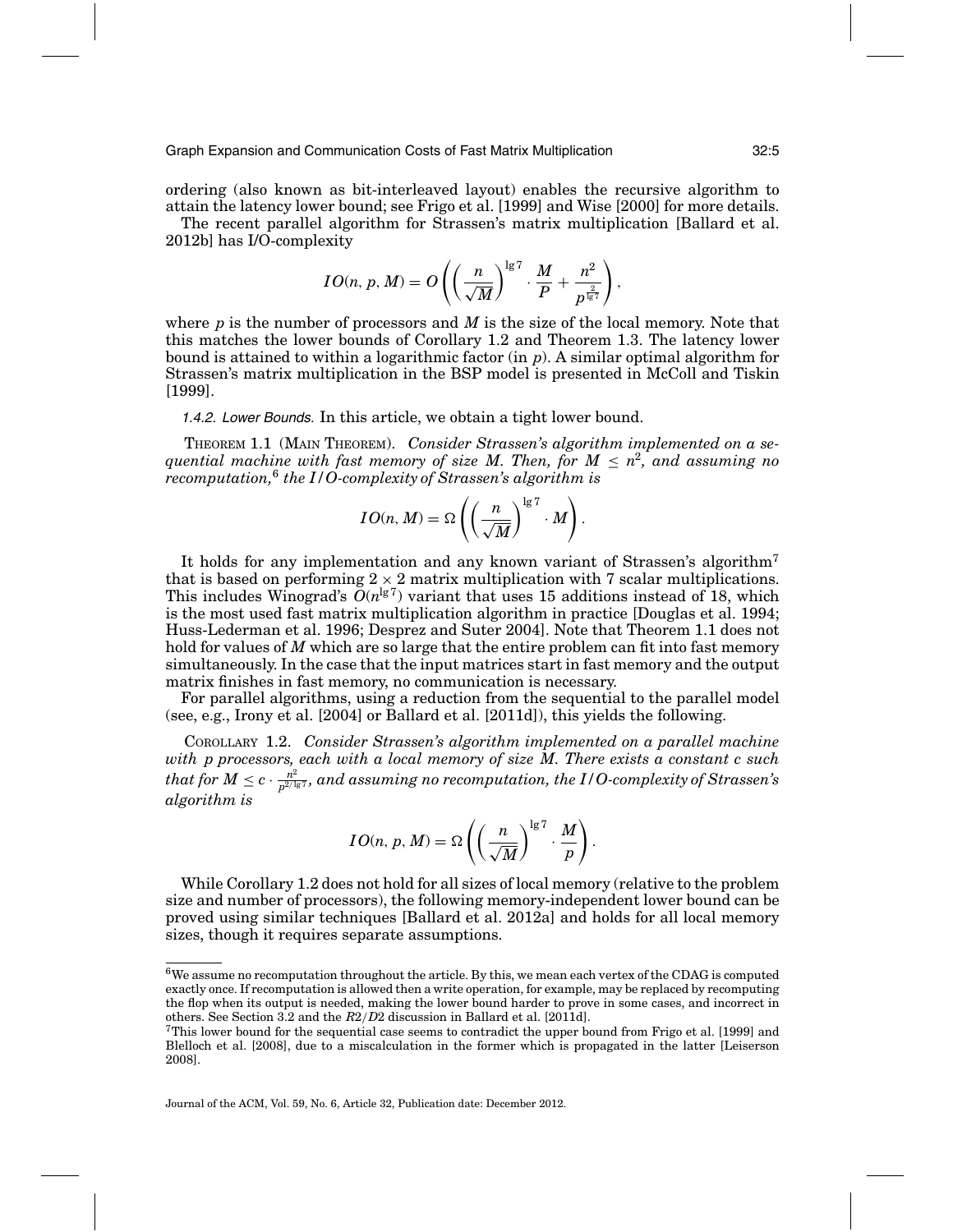THEOREM 1.3 [BALLARD ET AL. 2012A]. *Suppose a parallel algorithm performing Strassen's matrix multiplication load balances the computation in an asymptotic sense and performs no redundant computation. Then, for sufficiently large p,*

$$
IO(n, p) = \Omega\left(\frac{n^2}{p^{2/\lg 7}}\right).
$$

Note that the bound in Corollary 1.2 dominates the one in Theorem 1.3 for  $M =$  $O(\frac{n^2}{p^{2/ \lg 7}})$ . See Section 5.3 for further discussion as follows.

We can extend these bounds to a wider class of all Strassen-like matrix multiplication algorithms. Note that this class does not include all fast matrix multiplication algorithms or the classical algorithm (see Section 5.1 for definition of Strassen-like algorithms, and in particular the technical assumption in Section 5.1.1). Let *Alg* be any Strassen-like matrix multiplication algorithm that runs in time  $O(n^{\omega_0})$  for some  $2 < \omega_0 < 3$ . Then, using the same arguments as for Strassen's algorithm, the I/Ocomplexity of Alg can be shown to be  $I\breve{O}(n, M) = O((\frac{n}{\sqrt{M}})^{\omega_0} \cdot M)$ . We obtain a matching lower bound as follows.

THEOREM 1.4. *Consider a recursive Strassen-like fast matrix multiplication algorithm with*  $O(n^{\omega_0})$  *arithmetic operations implemented on a sequential machine with fast memory of size M. There exists a constant c such that for*  $M \leq c \cdot n^2$ *, and assuming no recomputation, the I/O-complexity of the Strassen-like algorithm is*

$$
IO(n, M) = \Omega\left(\left(\frac{n}{\sqrt{M}}\right)^{\omega_0} \cdot M\right).
$$

Note that for the cubic recursive algorithm for matrix multiplication,  $\omega_0 = \lg 8 = 3$ , and the above formula is  $IO(n, M) = \Omega((\frac{n}{\sqrt{M}})^3 \cdot M) = \Omega(\frac{n^3}{\sqrt{M}})$  and identifies with the lower bounds of Hong and Kung [1981] and Irony et al. [2004]. While the lower bounds for  $\omega_0 = 3$  and for  $\omega_0 < 3$  have the same form, the proofs are completely different, and it is not clear whether our approach can be used to prove their lower bounds and vice-versa.

COROLLARY 1.5. *Consider a Strassen-like algorithm implemented on a parallel machine with p processors, each with a local memory of size M. There exists a constant c*  $such~that~for~M \leq c \cdot \frac{n^2}{p^{2/\omega_0}},~and~assuming~no~recomputation,~the~I/O-complexity~of~the~f$ *Strassen-like algorithm is*

$$
IO(n, p, M) = \Omega \left( \left( \frac{n}{\sqrt{M}} \right)^{\omega_0} \cdot \frac{M}{p} \right).
$$

Theorem 1.3 also extends to Strassen-like algorithms [Ballard et al. 2012a], though we omit the statement of the more general theorem here. Both of the bounds are attained by the generalizations of the parallel Strassen algorithm in Ballard et al. [2012b].

To obtain the lower bounds for latency costs we divide the bandwidth costs by the maximal message length, *M*. This holds for all the lower bounds here, both in the sequential and parallel models.

#### **1.5. The Expansion Approach**

The proof of the main theorem is based on estimating the edge expansion of the computation directed acyclic graph *(CDAG)* of an algorithm. The I/O-complexity is shown to be closely related to the edge expansion properties of this graph. As the graph has a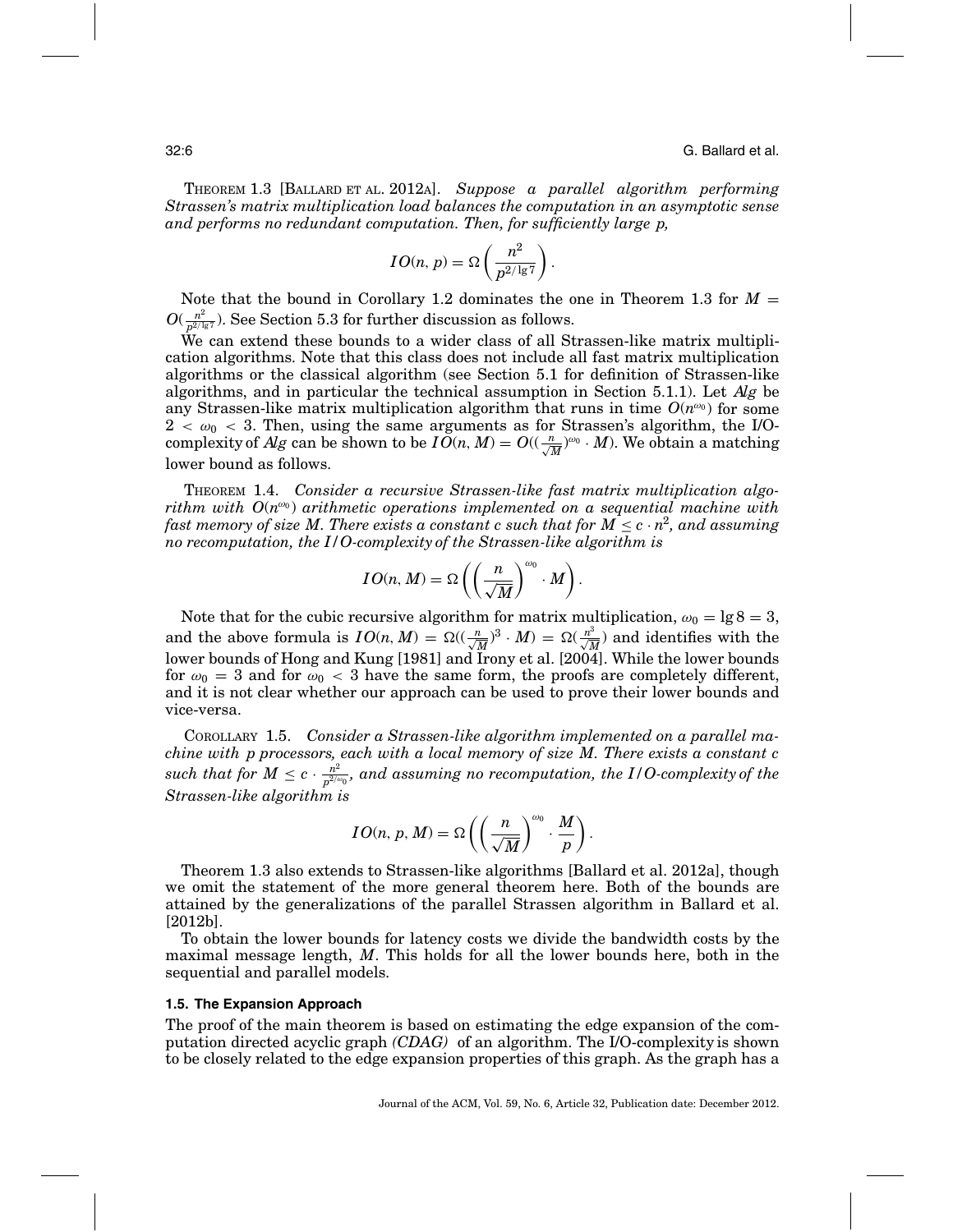recursive structure, the expansion can be analyzed directly (combinatorially, similarly to what is done in Mihail [1989], Alon et al. [2008], and Koucky et al. [2007]) or by spectral analysis (in the spirit of what was done for the Zig-Zag expanders [Reingold et al. 2002]). There is, however, a new technical challenge. The replacement product and the Zig-Zag product act similarly on all vertices. This is not what happens in our case: multiplication and addition vertices behave differently.

The expansion approach is similar to the one taken by Hong and Kung [1981] (see also Savage [1995]). They use the red-blue pebble game to obtain tight lower bounds on the I/O-complexity of many algorithms, including classical  $\Theta(n^3)$  matrix multiplication, matrix-vector multiplication, and FFT. The proof is obtained by considering other properties of the CDAG (using dominator sets and minimal sets). While we assume no recomputation occurs, Hong and Kung's approach does allow recomputation. Comparing our approach to that of Irony et al. [2004], one can view their approach (also used in Ballard et al. [2011d, 2012a]) as an edge expansion assertion on the CDAGs of the corresponding classical algorithms.

The study of expansion properties of a CDAG was also suggested as one of the main motivations of Lev and Valiant [1983] in their work on superconcentrators. They point out many papers proving that classes of algorithms computing DFT, matrix inversion and other problems all have to have CDAGs with good expansion properties, thus providing lower bounds on the number of the arithmetic operations required.

Other papers study connections between bounded space computation, and combinatorial expansion-related properties of the corresponding CDAG (see, e.g., Savage [1994], Bilardi and Preparata [1999], and Bilardi et al. [2000] and references therein).

#### **1.6. Organization of This Article**

Section 2 contains preliminaries on the notions of graph expansion. In Section 3, we state and prove the connection between I/O-complexity and the expansion properties of the computation graph. In Section 4, we analyze the expansion of the CDAG of Strassen's algorithm. We discuss the generalization of the bounds to other algorithms in Section 5, and present conclusions and open problems in Section 6.

### **2. PRELIMINARIES**

Edge Expansion. The edge expansion  $h(G)$  of a *d*-regular undirected graph  $G = (V, E)$ is:

$$
h(G) \equiv \min_{U \subseteq V, |U| \le |V|/2} \frac{|E(U, V \setminus U)|}{d \cdot |U|},\tag{1}
$$

where  $E(A, B) \equiv E_G(A, B)$  is the set of edges connecting the vertex sets A and B. We omit the subscript *G* when the context makes it clear.

*When G Is Not Regular.* Note that CDAGs are typically not regular. If a graph  $G = (V, E)$  is not regular but has a bounded maximal degree *d*, then we can add  $(\le d)$ loops to vertices of degree < *d*, obtaining a regular graph *G* . We use the convention that a loop adds 1 to the degree of a vertex. Note that for any  $S \subseteq V$ , we have  $|E_G(S, V \setminus S)| = |E_G(S, V \setminus S)|$ , as none of the added loops contributes to the edge expansion of *G* .

*Expansion of Small Sets.* For many graphs, small sets expand better than larger sets. Let  $h_s(G)$  denote the edge expansion for sets of size at most *s* in *G*:

$$
h_s(G) \equiv \min_{U \subseteq V, |U| \le s} \frac{|E(U, V \setminus U)|}{d \cdot |U|} \ . \tag{2}
$$

Journal of the ACM, Vol. 59, No. 6, Article 32, Publication date: December 2012.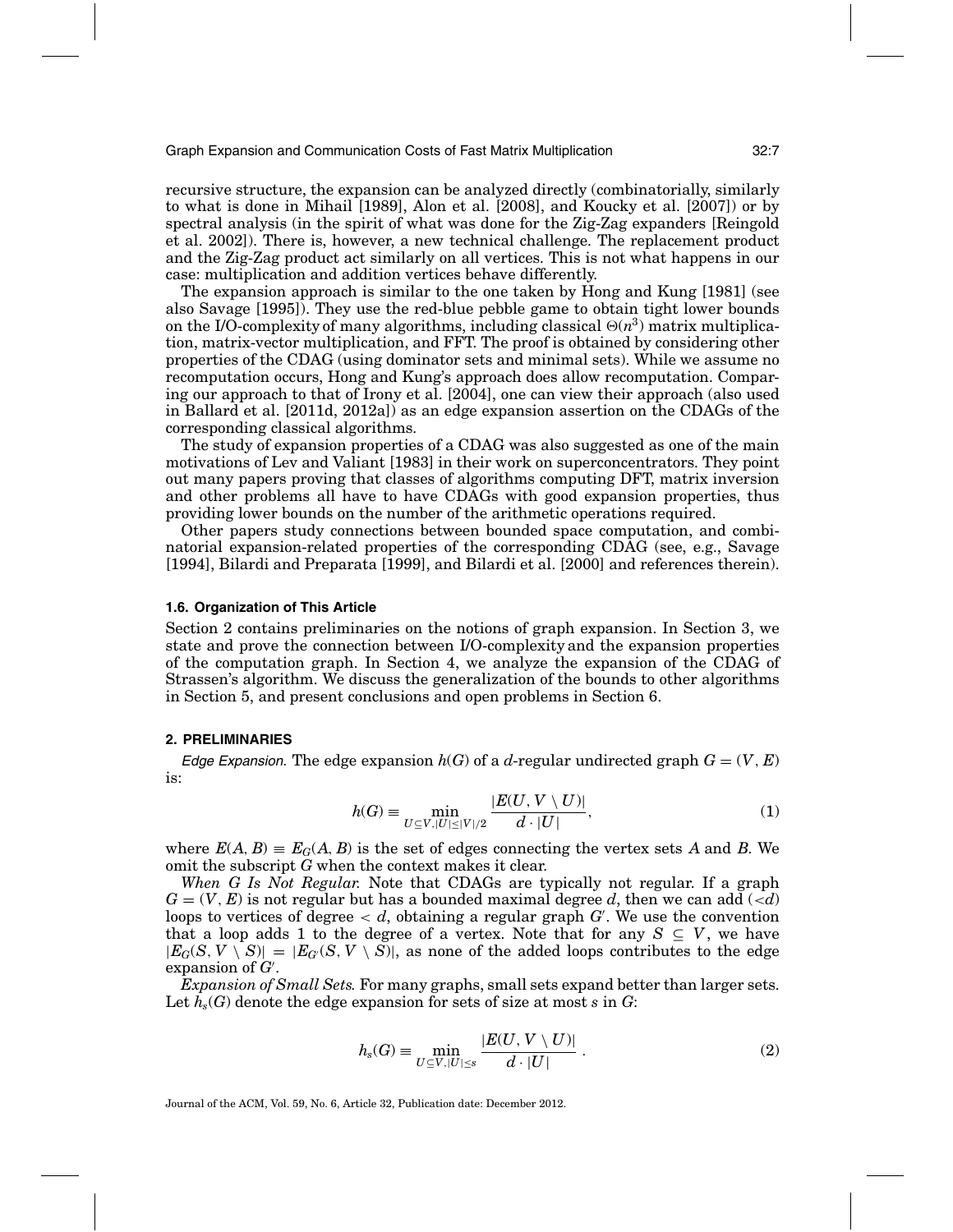For many interesting graph families,  $h_s(G)$  does not depend on  $|V(G)|$  when *s* is fixed, although it may decrease when *s* increases. One way of bounding  $h_s(G)$  is by decomposing *G* into small subgraphs of large edge expansion.

LEMMA 2.1. Let  $G = (V, E)$  be a d-regular graph that can be decomposed into edge $disjoint$  (but not necessarily vertex-disjoint) copies of a graph  $G = (V^\tau, E^\tau)$  with maxi $m$ um degree  $d'$ . Then, the edge expansion of  $G$  for sets of size at most  $|V'|/2$  is  $h(G') \cdot \frac{d'}{d}$ , *namely*

$$
h_{\frac{|V'|}{2}}(G) \equiv \min_{U \subseteq V, |U| \leq |V'|/2} \frac{|E_G(U,V \setminus U)|}{d \cdot |U|} \geq h(G') \cdot \frac{d'}{d} \; .
$$

Note that if  $G'$  is not regular then  $h(G')$  is not well defined. We abuse this notation to mean the edge expansion of  $G'$  made regular by adding at most  $d'$  loops to each vertex. For proving this lemma, recall the definition of graph decomposition.

*Definition* 2.2 (*Graph Decomposition*). We say that the set of graphs  ${G_i' =$  $(V_i, E_i) \}_{i \in [l]}$  is an *edge-disjoint decomposition* of  $G = (V, E)$  if  $V = \bigcup_i V_i$  and  $E = \biguplus_i E_i$ .

PROOF OF LEMMA 2.1. Let  $U \subseteq V$  be of size  $U \subseteq |V'|/2$ . Let  $\{G'_i = (V_i, E_i)\}_{i \in [l]}$  be an edge-disjoint decomposition of *G*, where every  $G_i'$  is isomorphic to  $G'$ . Let  $U_i = V_i \cap U$ . Then

$$
|E_G(U, V \setminus U)| = \sum_{i \in [l]} |E_{G'_i}(U_i, V_i \setminus U_i)| \ge \sum_{i \in [l]} h(G'_i) \cdot d' \cdot |U_i|
$$
  
=  $h(G') \cdot d' \cdot \sum_{i \in [l]} |U_i| \ge h(G') \cdot d' \cdot |U|$ .

 $\text{Therefore, } \frac{|E_G(U,V \setminus U)|}{d \cdot |U|} \ge h(G') \cdot \frac{d'}{d} \;.$ 

# **3. I/O-COMPLEXITY AND EDGE EXPANSION**

In this section, we recall the notion of the computation graph of an algorithm, then show how a partition argument connects the expansion properties of the computation graph and the I/O-complexity of the algorithm. A similar partition argument already appeared in Irony et al. [2004], and then in Ballard et al. [2011d]. In both cases, it is used to relate I/O-complexity to the Loomis-Whitney geometric bound [Loomis and Whitney 1949], which can be viewed, in this context, as an expansion guarantee for the corresponding graphs.

#### **3.1. The Computation Graph**

For a given algorithm, we consider the CDAG  $G = (V, E)$ , where there is a vertex for each arithmetic operation *(AO)* performed, and for every input element. *G* contains a directed edge (*u*, v), if the output operand of the AO corresponding to *u* (or the input element corresponding to  $u$ ), is an input operand to the AO corresponding to  $v$ . The in-degree of any vertex of *G* is, therefore, at most 2 (as the arithmetic operations are binary). The out-degree is, in general, unbounded; that is, it may be a function of  $|V|^8$  We next show how an expansion analysis of this graph can be used to obtain the I/O-complexity lower bound for the corresponding algorithm.

#### **3.2. The Partition Argument**

Let *M* be the size of the fast memory. Let *O* be any total ordering of the vertices that respects the partial ordering of the CDAG *G*; that is, all the edges are directed upwards

<sup>&</sup>lt;sup>8</sup>As the lower bounds are derived for the bounded out-degree case, we will show how to convert the corresponding CDAG to obtain constant out-degree, without affecting the I/O-complexity too much.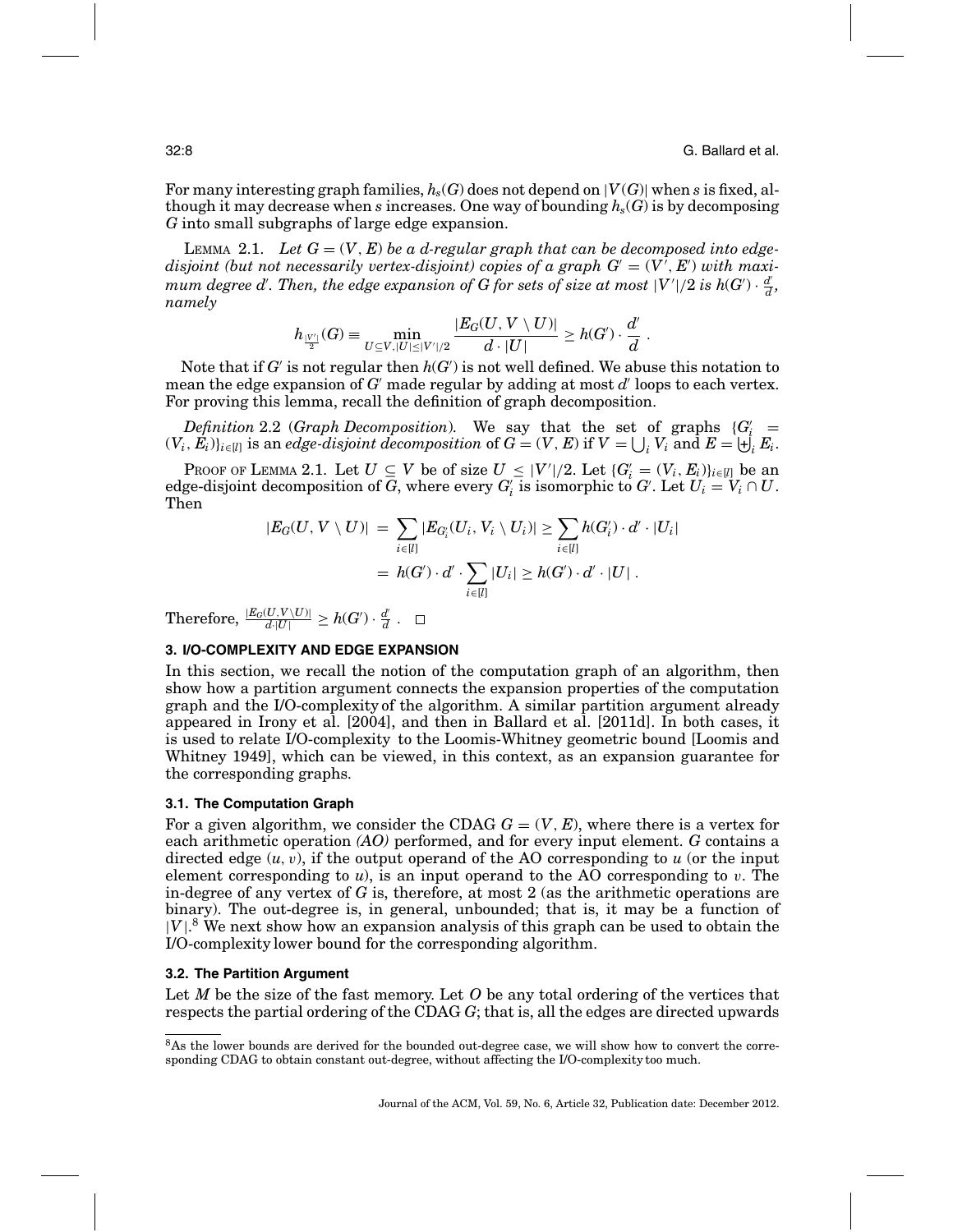

Fig. 1. A subset (segment) *S* and its corresponding read operands *RS*, and write operands *WS*.

in the total order. This total ordering can be thought of as the actual order in which the computations are performed. Let *P* be any partition of *V* into segments  $S_1, S_2, \ldots$ , so that a segment  $S_i \in P$  is a subset of the vertices that are contiguous in the total ordering *O*.

Let  $R_S$  and  $W_S$  be the set of read and write operands, respectively (see Figure 1). Namely, *RS* is the set of vertices outside *S* that have an edge going into *S*, and *WS* is the set of vertices in *S* that have an edge going outside of *S*. Then, the total I/Ocomplexity due to reads of AOs in *S* is at least  $|R_S| - M$ , as at most *M* of the needed |*RS*| operands are already in fast memory when the execution of the segment's AOs starts. Similarly, *S* causes at least |*WS*| − *M* actual write operations, as at most *M* of the operands needed by other segments are left in the fast memory when the execution of the segment's AOs ends. The total I/O-complexity is therefore bounded below by  $9$ 

$$
IO \geq \max_{P} \sum_{S \in P} (|R_S| + |W_S| - 2M) \tag{3}
$$

#### **3.3. Edge Expansion and I/O-Complexity**

Consider A segment *S* and its read and write operands  $R<sub>S</sub>$  and  $W<sub>S</sub>$  (see Figure 1. If the graph *G* containing *S* has  $h(G)$  edge expansion,<sup>10</sup> maximum degree *d* and at least  $2|S|$ vertices, then (using the definition of  $h(G)$ ), we have

CLAIM 3.1.  $|R_S| + |W_S| \ge h(G) \cdot |S|$ .

 $P$ ROOF. We have  $|E(S, V \setminus S)| \ge h(G) \cdot d \cdot |S|$ . Since  $E(S, V \setminus S) = E(R_S, S) \uplus E(W_S, V \setminus S)$ we have  $|E(S, V \setminus S)| = |E(R_S, \overline{S})| + |E(W_S, V \setminus S)| \le d \cdot |R_S| + d \cdot |W_S|$  where the last inequality is by the degree bound. The claim follows.  $\Box$ 

Combining this with (3) and choosing to partition  $V$  into  $|V|/s$  segments of equal size *s*, we obtain:  $IO \ge \max_s \frac{|V|}{s} \cdot (h(G) \cdot s - 2M) = \Omega(|V| \cdot h(G))$ . In many cases  $h(G)$  is too

Journal of the ACM, Vol. 59, No. 6, Article 32, Publication date: December 2012.

 $9$ One can think of this as a game: the first player orders the vertices. The second player partitions them into contiguous segments. The objective of the first player (e.g., a good programmer) is to order the vertices so that any consecutive partitioning by the second player leads to a small communication count.

 $10$ The direction of the edges does not matter much for the expansion-bandwidth argument: treating all edges as undirected changes the I/O-complexity estimate by a factor of 2 at most. For simplicity, we will treat *G* as undirected.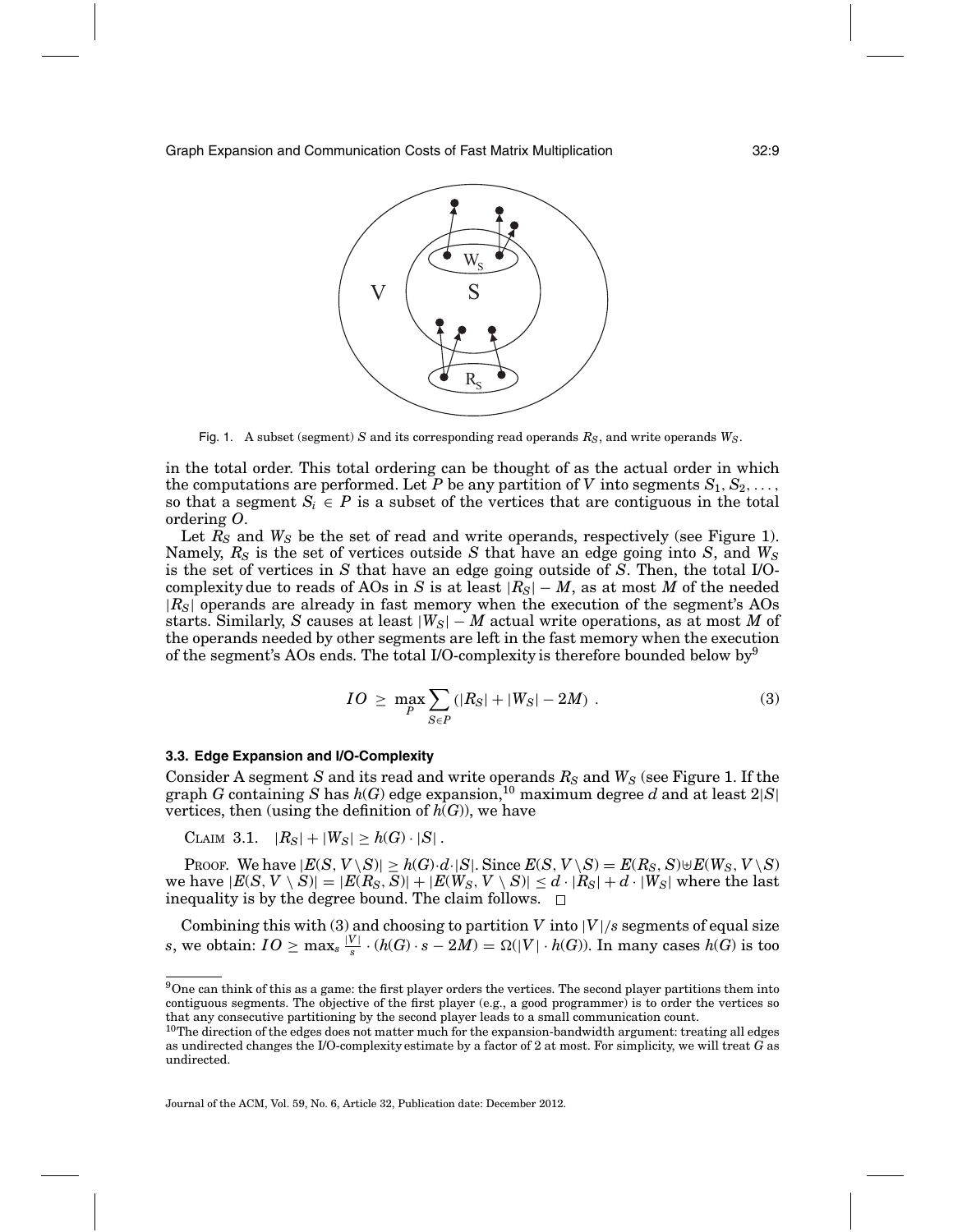small to attain the desired I/O-complexity lower bound. Typically, *h*(*G*) is a decreasing function in  $|V(G)|$ , namely the edge expansion deteriorates with the increase of the input size and with the running time of the corresponding algorithm. This is the case with matrix multiplication algorithms: the cubic, as well as the Strassen and Strassenlike algorithms. In such cases, it is better to consider the expansion of *G* on small sets only:  $IO \geq \max_s \frac{|V|}{s} \cdot (h_{s}(G) \cdot s - 2M)$ . Choosing the minimal  $s$  so that

$$
h_s(G) \cdot s \ge 3M,\tag{4}
$$

we obtain

$$
IO \geq \frac{|V|}{s} \cdot M \,.
$$

The existence of a value  $s \leq \frac{|V|}{r^2}$  that satisfies condition (4) is not always guaranteed. In the next section we confirm the existence of such *s* for Strassen's CDAG, for sufficiently large  $|V|$ . Indeed, this is the interesting case, as otherwise all computations can be performed inside the fast memory, with no communication, except for reading the input once.

In some cases, the computation graph *G* does not fit this analysis: it may not be regular, it may have vertices of unbounded degree, or its edge expansion may be hard to analyze. In such cases, we may consider some subgraph  $G'$  of  $G$  instead to obtain a lower bound on the I/O-complexity .

LEMMA 3.2. Let  $G = (V, E)$  be a computation graph of an algorithm Alg. Let  $G' =$  $(V', E')$  be a subgraph of G; that is,  $V' \subseteq V$  and  $E' \subseteq E$ . If G' is d-regular and  $\alpha = \frac{|V'|}{|V|}$ , *then, for sufficiently large* |*V* |*, the I/O-complexity of Alg is*

$$
IO \geq \alpha \cdot \frac{|V|}{s} \cdot M
$$

*where s is chosen so that*  $h_s(G') \cdot \alpha s \geq 3M$ .

The correctness of this lemma follows from Eqs. (4) and (5), and from the fact that at least an  $\alpha/2$  fraction of the segments have at least  $\alpha \cdot s$  of their vertices in *G'* (otherwise,  $V' < \frac{\alpha}{2} \cdot V / s \cdot s + (1 - \frac{\alpha}{2}) \cdot V / s \cdot \frac{\alpha}{2} s < \alpha V$ ).

#### **4. EXPANSION PROPERTIES OF STRASSEN'S ALGORITHM**

Recall Strassen's algorithm for matrix multiplication (see Algorithm 1 in Appendix A) and consider its computation graph (see Figure 2). Let  $H<sub>i</sub>$  be the computation graph of Strassen's algorithm for recursion of depth *i*, hence  $H_{\text{Ig}n}$  corresponds to the computation for input matrices of size  $n \times n$ .  $H_{\lg n}$  has the following structure.

- —Encode *A*. by generating weighted sums of elements of *A* (this corresponds to the left factors of lines 5–11 of the algorithm).
- —Similarly encode *B* (this corresponds to the right factors of lines 5–11 of the algorithm).
- —Then multiply the encodings of *A* and *B* element-wise (this corresponds to line 2 of the algorithm).
- —Finally, decode *C*, by taking weighted sums of the products (this corresponds to lines 12–15 of the algorithm).

*Comment* 4.1.  $Dec_1C$  is presented, for simplicity, with vertices of in-degree larger than two (but constant). A vertex of degree larger than two, in fact, represents a full binary (not necessarily balanced) tree. Note that replacing these high in-degree vertices with trees changes the edge expansion of the graph by a constant factor at most (as this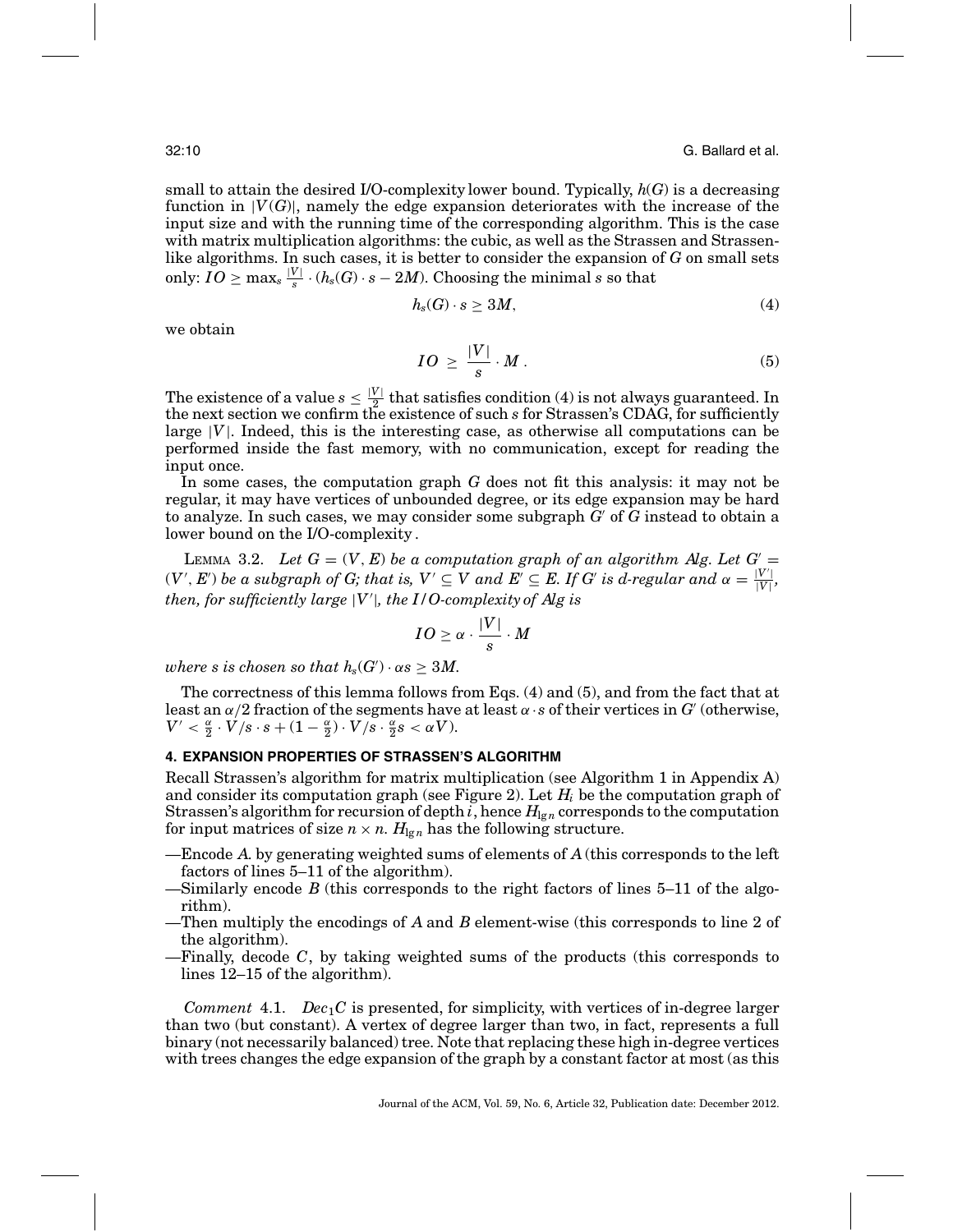

Fig. 2. The computation graph of Strassen's algorithm (See Algorithm 1 in Appendix). Top left: *Dec*<sub>1</sub>*C*. Top right:  $H_1$ . Bottom left:  $Dec_{\lg n}C$ . Bottom right:  $H_{\lg n}$ .

graph is of constant size, and connected). Moreover, there is no change in the number of input and output vertices. Therefore, the arguments in the proof of Lemma 4.9 still hold.

#### **4.1. The Computation Graph for <sup>n</sup>-by-<sup>n</sup> Matrices**

Assume, without loss of generality, that *n* is an integer power of 2. Denote by  $Enc_{\text{I}en}A$ the part of  $H_{\text{Ig}n}$  that corresponds to the encoding of matrix *A*. Similarly,  $Enc_{\text{Ig}n}B$ , and  $Dec_{\lg n}C$  correspond to the parts of  $H_{\lg n}$  that compute the encoding of *B* and the decoding of *C*, respectively.

4.1.1. <sup>A</sup> Top-Down Construction of the Computation Graph. We next construct the computation graph  $H_{i+1}$  by constructing  $Dec_{i+1}C$  (from  $Dec_{i}C$  and  $Dec_{i}C$ ) and similarly constructing  $Enc_{i+1}A$  and  $Enc_{i+1}B$ , then composing the three parts together.

 $-\text{Replace } Dec_1C$  *7<sup>i</sup>* times.

 $-$ Replicate *Dec<sub>i</sub>C* four times.

- —Identify the  $4 \cdot 7^i$  output vertices of the copies of  $Dec_1C$  with the  $4 \cdot 7^i$  input vertices of the copies of *DeciC*:
	- (i) Recall that each  $Dec_1C$  has four output vertices.
	- (ii) The set of each first output vertex of the  $7<sup>i</sup>$  *Dec*<sub>1</sub>*C* graphs is identified with the set of  $7<sup>i</sup>$  input vertices of the first copy of  $Dec<sub>i</sub>C$ .
	- (iii) The set of each second output vertex of the  $7<sup>i</sup>$  *Dec*<sub>1</sub>*C* graphs is identified with the set of  $7<sup>i</sup>$  input vertices of the second copy of  $Dec<sub>i</sub>C$ . And so on.
	- (iv) We make sure that the *j*th input vertex of a copy of  $Dec<sub>i</sub>C$  is identified with an output vertex of the *j*th copy of  $Dec_1C$ .
- $-$ We similarly obtain  $Enc_{i+1}A$  from  $Enc_iA$  and  $Enc_{i}A$ , and  $Enc_{i+1}B$  from  $Enc_iB$  and *Enc*1*B*.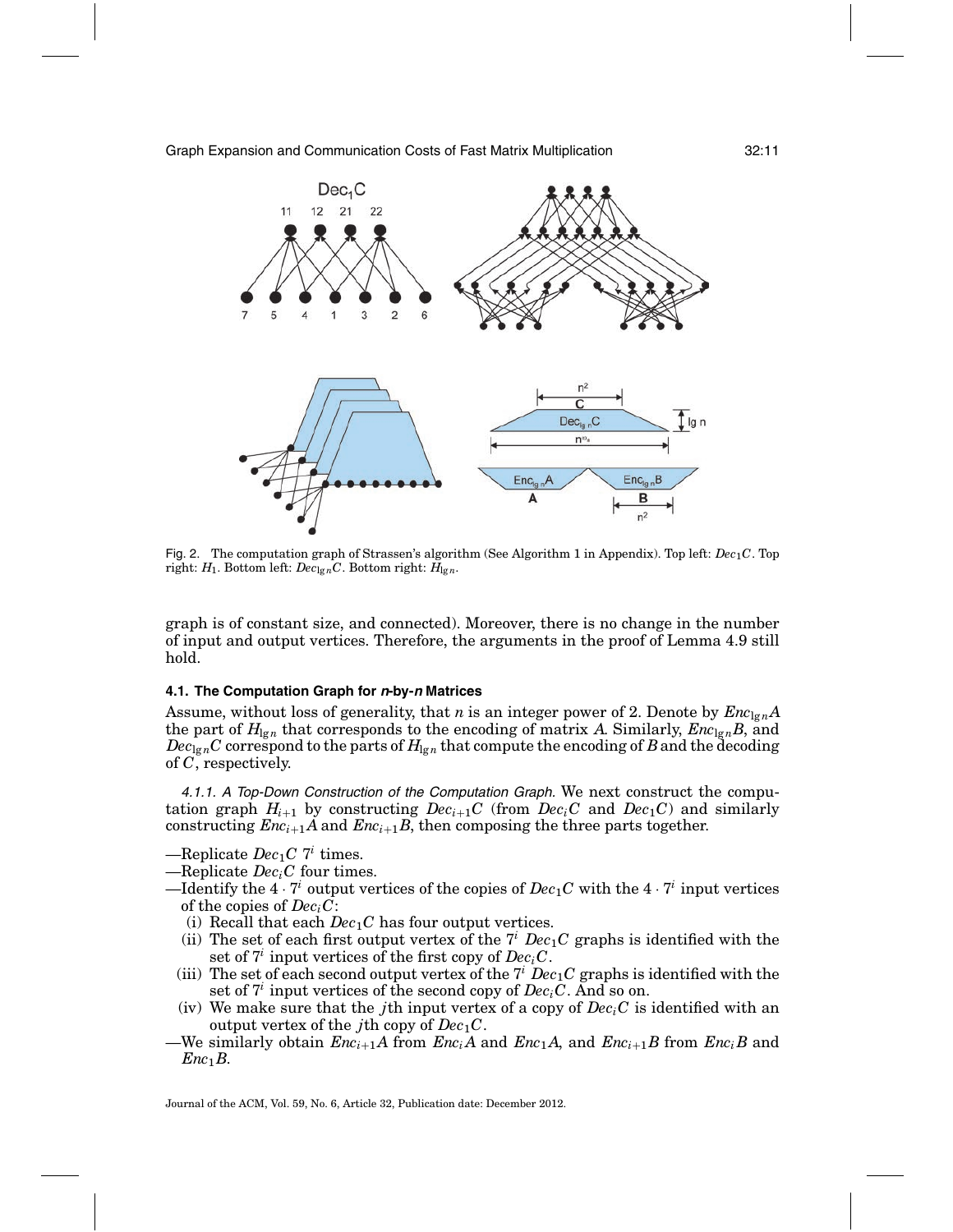—For every *i*,  $H_i$  is obtained by connecting edges from the *j*th output vertices of  $Enc<sub>i</sub>A$ and  $Enc<sub>i</sub>B$  to the *j*th input vertex of  $Dec<sub>i</sub>C$ .

This completes the construction. Let us note some properties of these graphs.

The graph *Dec*1*C* has no vertices that are both input and output. As all out-degrees are at most 4 and all in degree are at most 2 (Recall Comment 4.1), we have the following.

*Fact* 4.2. All vertices of  $Dec_{\lg n}C$  are of degree at most 6.

However,  $Enc_1A$  and  $Enc_1B$  have vertices that are both input and output (e.g.,  $A_{11}$ ); therefore,  $Enc_{\lg n}A$  and  $Enc_{\lg n}B$  have vertices of out-degree  $\Theta(\lg n)$ . All in-degrees are at most 2, as an arithmetic operation has at most two inputs.

As  $H_{\lg n}$  contains vertices of large degrees, it is easier to consider  $Dec_{\lg n}C$ : it contains only vertices of constant bounded degree, yet at least one third of the vertices of  $H_{\lg n}$ are in it.

4.1.2. Combinatorial Estimation of the Expansion. Let  $G_k = (V, E)$  be  $Dec_kC$ , and let  $S \subseteq$  $V, |S| \leq |V|/2$ . We next show that  $|E(S, V \setminus S)| \geq c \cdot d \cdot |S| \cdot \left(\frac{4}{7}\right)^k$ , where *c* is some universal constant, and  $d$  is the constant degree of  $Dec_kC$  (after adding loops to make it regular).

Let  $l_i$  be the *i*th level of vertices of  $G_k$ , so  $4^k = |l_1| < |l_2| < \cdots < |l_i| = 4^{k-i+1}7^{i-1} <$  $\cdots$  <  $|l_{k+1}| = 7^k$ . Let  $S_i \equiv S \cap l_i$ . Let  $\sigma = \frac{|S|}{|V|}$  be the fractional size of *S* and  $\sigma_i = \frac{|S_i|}{|l_i|}$  be the fractional size of *S* at level *i*. Due to averaging, we observe the following.

*Fact* 4.3. There exist *i* and *i*' such that  $\sigma_i \leq \sigma \leq \sigma_i$ .

*Fact* 4.4.

$$
|V| = \sum_{i=1}^{k+1} |l_i| = \sum_{i=0}^{k} |l_{k+1}| \cdot \left(\frac{4}{7}\right)^i
$$
  
=  $|l_{k+1}| \cdot \left(1 - \left(\frac{4}{7}\right)^{k+1}\right) \cdot \frac{7}{3}$   
=  $\left(\frac{7}{4}\right)^k \cdot |l_1| \cdot \left(1 - \left(\frac{4}{7}\right)^{k+1}\right) \cdot \frac{7}{3}$ 

 $\text{so } \frac{3}{7} \leq \frac{|l_{k+1}|}{|V|} \leq \frac{3}{7} \cdot \frac{1}{1-(\frac{4}{7})^{k+1}}, \text{ and } \frac{3}{7} \cdot \left(\frac{4}{7}\right)^k \leq \frac{|l_1|}{|V|} \leq \frac{3}{7} \cdot \left(\frac{4}{7}\right)^k \cdot \frac{1}{1-(\frac{4}{7})^k}$  $\frac{1}{1-(\frac{4}{7})^{k+1}}$ .

CLAIM 4.5. Let  $\delta_i \equiv \sigma_{i+1} - \sigma_i$ . Then,  $|E(S, V \setminus S) \cap E(l_i, l_{i+1})| \ge c_1 \cdot d \cdot |\delta_i| \cdot |l_i|$ , where *c*<sup>1</sup> *is a constant which depends on G*1*.*

Proof. Let *G* be a  $G_1$  component connecting  $l_i$  with  $l_{i+1}$  (so it has four vertices in  $l_i$ and seven in  $l_{i+1}$ ). *G* has no edges in  $E(S, V \setminus S)$  if all or none of its vertices are in *S*. Otherwise, as  $G'$  is connected, it contributes at least one edge to  $E(S, V \setminus S)$ . The number of such  $G_1$  components with all their vertices in *S* is at most min $\{\frac{\sigma_i\cdot |l_i|}{4}, \frac{\sigma_{i+1}\cdot |l_{i+1}|}{7}\}$  $\min{\{\sigma_i, \sigma_{i+1}\}} \cdot \frac{|l_i|}{4}$ . Similarly, the number of such  $G_1$  components with none of their vertices in  $S$  is at most min{1- $\sigma_i$ , 1- $\sigma_{i+1}$ }.  $\frac{|l_i|}{4}$ . Therefore, there are at least  $|\sigma_i - \sigma_{i+1}| \cdot \frac{|l_i|}{4}$ .  $G_1$  components with at least one vertex in  $S$  and one vertex that is not. The claim follows with  $c_1 = \frac{1}{4d}$ .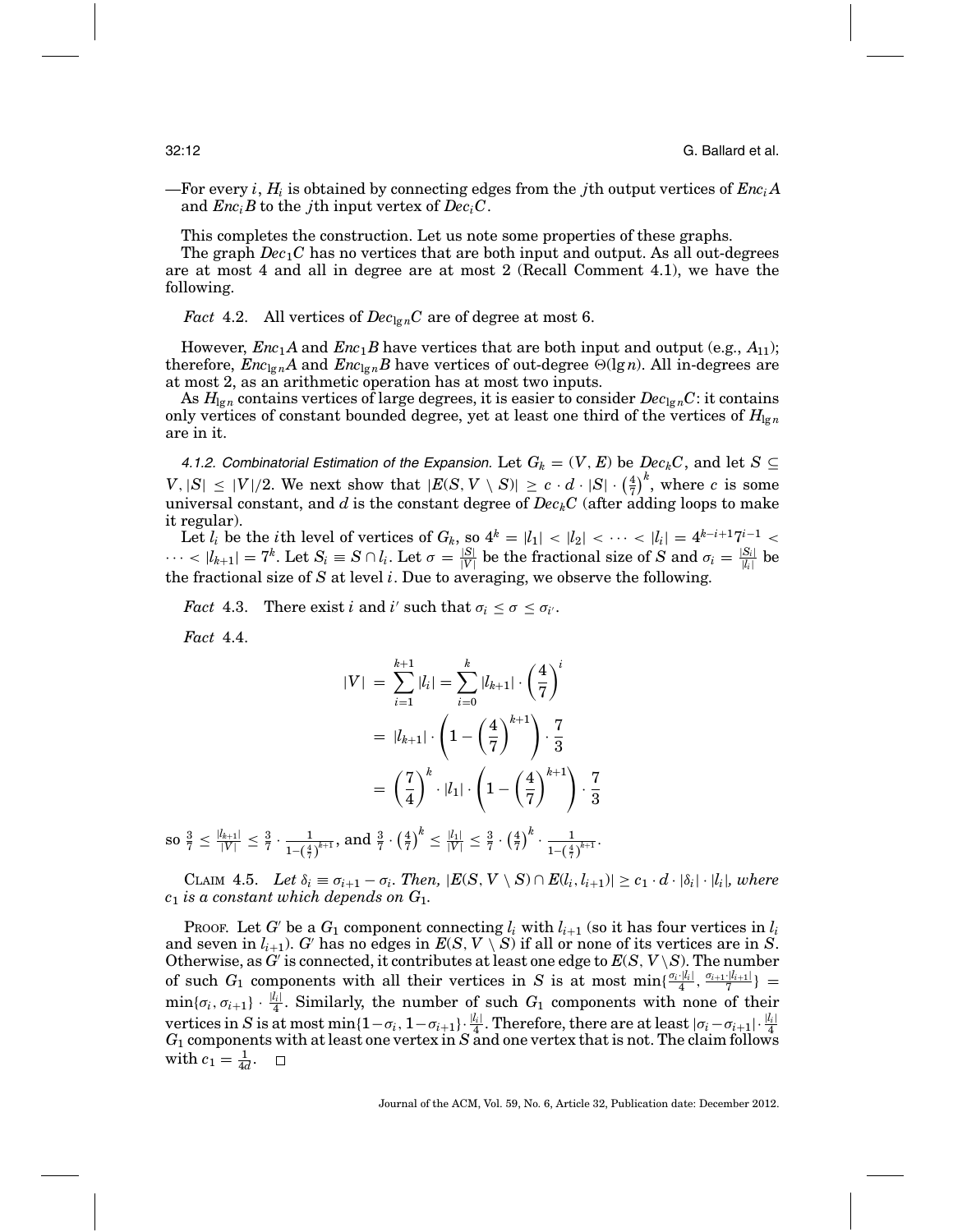CLAIM 4.6 (HOMOGENEITY BETWEEN LEVELS). *If there exists i so that*  $\frac{|\sigma - \sigma_i|}{\sigma} \geq \frac{1}{10}$ , then

$$
|E(S, V \setminus S)| \geq c_2 \cdot d \cdot |S| \cdot \left(\frac{4}{7}\right)^k,
$$

 $where c<sub>2</sub> is a constant that depends on  $G_1$ .$ 

PROOF. Assume that there exists *j* so that  $\frac{|\sigma - \sigma_j|}{\sigma} \geq \frac{1}{10}$ . By Claim 4.5, we have

$$
|E(S, V \setminus S)| \geq \sum_{i \in [k]} |E(S, V \setminus S) \cap E(l_i, l_{i+1})|
$$
  
\n
$$
\geq \sum_{i \in [k]} c_1 \cdot d \cdot |\delta_i| \cdot |l_i|
$$
  
\n
$$
\geq c_1 \cdot d \cdot |l_1| \sum_{i \in [k]} |\delta_i|
$$
  
\n
$$
\geq c_1 \cdot d \cdot |l_1| \cdot \left( \max_{i \in [k+1]} \sigma_i - \min_{i \in [k+1]} \sigma_i \right).
$$

By the initial assumption, there exists *j* so that  $\frac{|\sigma-\sigma_j|}{\sigma} \geq \frac{1}{10}$ , therefore, max<sub>*i*</sub>  $\sigma_i - \min_i \sigma_i \geq \frac{\sigma}{\sigma}$  $\frac{\sigma}{10}$ , then

$$
|E(S, V \setminus S)| \geq c_1 \cdot d \cdot |l_1| \cdot \frac{\sigma}{10}
$$

By Fact 4.4,  $|l_1| \ge \frac{3}{7} \cdot \left(\frac{4}{7}\right)^k \cdot |V|$ ,

$$
\geq c_1 \cdot d \cdot \frac{3}{7} \cdot \left(\frac{4}{7}\right)^k \cdot |V| \cdot \frac{\sigma}{10}
$$

As  $|S| = \sigma \cdot |V|$ ,

$$
\geq c_2 \cdot d \cdot |S| \cdot \left(\frac{4}{7}\right)^k
$$

for any  $c_2 \leq \frac{1}{10} \cdot \frac{3}{7} \cdot c_1$ .

Let  $T_k$  correspond to the recursive construction of  $G_k$  in the following way (see Figure 3):  $T_k$  is a tree of height  $k+1$ , where each internal node has four children. The root *r* of  $T_k$  corresponds to  $l_{k+1}$  (the largest level of  $G_k$ ). The four children of *r* correspond to the largest levels of the four graphs that one can obtain by removing the level of vertices  $l_{k+1}$  from  $G_k$ . And so on. For every node u of  $T_k$ , denote by  $V_u$  the set of vertices in  $G_k$ corresponding to *u*, so if *u* is at level *i* of  $T_k$  then  $V_u \subseteq l_i$ . One can think of  $T_k$  as a quadtree partitioning of matrix *C* into blocks, where *Vu* is the largest level of the decoding subgraph of the *C* sub-block corresponding to *u*. Therefore,  $|V_r| = 7^k$  where *r* is the root of  $T_k, \lceil V_u \rceil = 7^{k-1}$  for each node  $u$  that is a child of  $r;$  and in general we have  $4^i$  tree nodes *u* corresponding to a set of size  $|V_u| = 7^{k-i+1}$ . Each leaf *l* corresponds to a set of size 1.

For a tree node *u*, let us define  $\rho_u = \frac{|S \cap V_u|}{|V_u|}$  to be the fraction of *S* nodes in  $V_u$ , and  $\delta_u = |\rho_u - \rho_{p(u)}|$ , where  $p(u)$  is the parent of *u* (for the root *r*, we let  $p(r) = r$ ). We let  $t_i$ be the *i*th level of  $T_k$ , counting from the bottom, so  $t_{k+1}$  is the root and  $t_1$  are the leaves.

*Fact* 4.7. As  $V_r = l_{k+1}$ , we have  $\rho_r = \sigma_{k+1}$ . For a tree leaf  $u \in t_1$ , we have  $|V_u| = 1$ . Therefore  $\rho_u \in \{0, 1\}$ . The number of vertices *u* in  $t_1$  with  $\rho_u = 1$  is  $\sigma_1 \cdot |l_1|$ .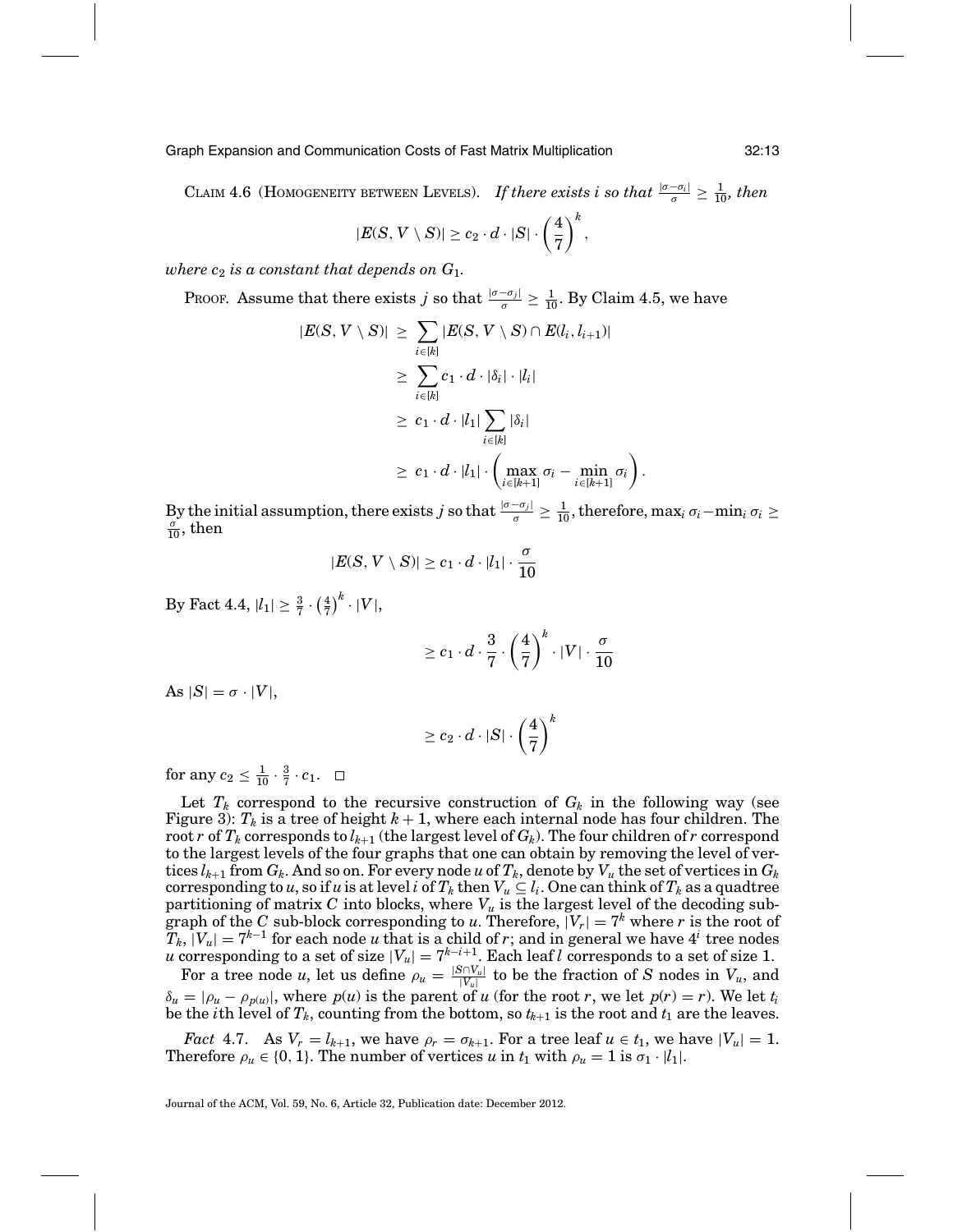32:14 G. Ballard et al.



Fig. 3. The graph  $G_k$  and its corresponding tree  $T_k$ .

CLAIM 4.8. Let  $u_0$  be an internal tree node, and let  $u_1, u_2, u_3, u_4$  be its four children. *Then*

$$
\sum_i |E(S, V \setminus S) \cap E(V_{u_i}, V_{u_0})| \geq c_1 \cdot d \cdot \sum_i |\rho_{u_i} - \rho_{u_0}| \cdot |V_{u_i}|,
$$

*where*  $c_1$  *is a constant that depends on*  $G_1$ *.* 

PROOF. The proof follows that of Claim 4.5. Let *G* be a  $G_1$  component connecting  $V_{u_0}$ with  $\bigcup_{i\in[4]} V_{u_i}$  (so it has seven vertices in  $V_{u_0}$  and one in each of  $V_{u_1}, V_{u_2}, V_{u_3}, V_{u_4}$ ).  $G'$ has no edges in  $E(S, V \setminus S)$  if all or none of its vertices are in *S*. Otherwise, as *G* is connected, it contributes at least one edge to  $E(S, V \setminus S)$ . The number of  $G_1$  components with all their vertices in *S* is at most min $\{\rho_{u_0}, \rho_{u_1}, \rho_{u_2}, \rho_{u_3}, \rho_{u_4}\}\cdot |V_{u_1}|$ . Therefore, there  $\text{area of least } \max_{i \in [4]}\{|\rho_{u_0} - \rho_{u_i}|\} \cdot |V_{u_1}| \geq \frac{1}{4} \cdot \sum_{i \in [4]} |\rho_{u_i} - \rho_{u_0}| \cdot |V_{u_i}|$   $G_1 \text{ components with }$ at least one vertex in *S* and one vertex that is not. The claim follows with  $c_1 = \frac{1}{4d}$ .

#### **4.2. Proof of Theorem 1.1**

Given the results of the previous section, we first state and prove our main lemma on the edge expansion of the decoding graph of Strassen's CDAG.

LEMMA 4.9 (MAIN LEMMA). *The edge expansion of Dec<sub>k</sub>C is* 

$$
h(Dec_kC) = \Omega\left(\left(\frac{4}{7}\right)^k\right).
$$

Proof. Consider a subset *S* of the vertices of the decoding graph. Recall that  $G_k =$  $Dec_kC$  is a layered graph (with layers corresponding to recursion steps), so all edges (excluding loops) connect between consecutive levels of vertices. By Claim 4.6, each level of  $G_k$  contains about the same fraction of  $S$  vertices, or else we have many edges leaving *S*. By Fact 4.7, the lowest level is composed of distinct parts that cannot have homogeneity (of the fraction of their *S* vertices), otherwise many edges leave *S*.

Let  $T_k$  and  $V_u$  be defined as in the previous section. We will show that the homogeneity between levels, combined with the heterogeneity of the lowest level, guarantees that there are many edges leaving *S*.

We have

$$
|E(S, V \setminus S)| = \sum_{u \in T_k} |E(S, V \setminus S) \cap E(V_u, V_{p(u)})|
$$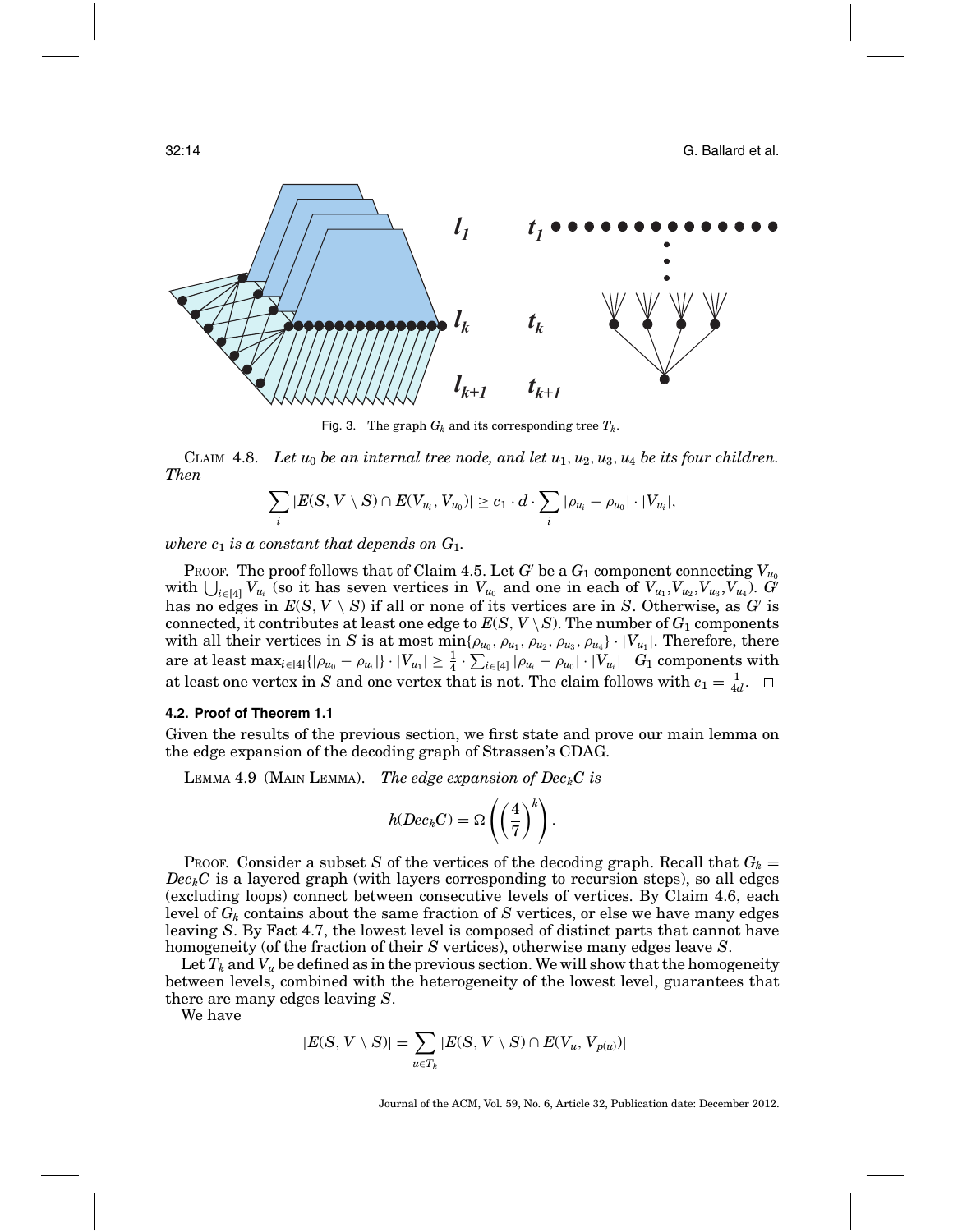By Claim 4.8, this is

$$
\geq \sum_{u \in T_k} c_1 \cdot d \cdot |\rho_u - \rho_{p(u)}| \cdot |V_u|
$$
  
=  $c_1 \cdot d \cdot \sum_{i \in [k]} \sum_{u \in t_i} |\rho_u - \rho_{p(u)}| \cdot 7^{i-1}$   

$$
\geq c_1 \cdot d \cdot \sum_{i \in [k]} \sum_{u \in t_i} |\rho_u - \rho_{p(u)}| \cdot 4^{i-1}
$$

As each internal node has four children, this is

$$
=c_1\cdot d\cdot \sum_{v\in t_1}\sum_{u\in v\sim r}|\rho_u-\rho_{p(u)}|,
$$

where  $v \sim r$  is the path from v to the root *r*. By the triangle inequality for the function |·|

$$
\geq c_1 \cdot d \cdot \sum_{v \in t_1} |\rho_u - \rho_r|.
$$

By Fact 4.7,

$$
\geq c_1 \cdot d \cdot |l_1| \cdot ((1 - \sigma_1) \cdot \rho_r + \sigma_1 \cdot (1 - \rho_r)).
$$

By Claim 4.6, without loss of generality,  $|\sigma_i - \sigma|/\sigma \leq \frac{1}{10}$  (otherwise,  $|E(S, V \setminus S)| \geq$  $c_2 \cdot d \cdot |S| \cdot \left(\frac{4}{7}\right)^k$ , so  $\frac{9}{10}\sigma \leq \sigma_i \leq \frac{11}{20}$ . As  $\sigma \leq \frac{1}{2}$  and  $\rho_r = \sigma_{k+1}$ ,

$$
\geq \frac{81}{100} \cdot c_1 \cdot d \cdot |l_1| \cdot \sigma
$$

and by Fact 4.4,

$$
\geq c_3 \cdot d \cdot |S| \cdot \left(\frac{4}{7}\right)^k
$$

for any  $c_3 \leq \frac{3}{7} \cdot \frac{81}{100} \cdot c_1$ .

Thus, since *d* is constant (Fact 4.2), we have  $\frac{|E(S, V \setminus S)|}{|S|} = \Omega((\frac{4}{7})^k)$ , where the hidden constant is  $c_4 = d \cdot \min\{c_2, c_3\}.$ 

We now prove the Main Theorem.

PROOF OF THEOREM 1.1. Let  $k = \lg \sqrt{M} + c_5$  where  $c_5$  is a constant to be determined, and assume *k* divides lg *n* evenly. Note that it is sufficient to prove the result for an and assume *n* divides 1g*n* eventy. Note that it is sufficient to prove the result for an infinite number of *n*'s, but the smallest *n* for which the proof holds is  $n = 2^{c_5} \sqrt{M}$  (so that  $k = \lg n$ . This assumption implies that  $Dec_{\lg n}C$  is composed of edge-disjoint copies of  $Dec_k\bar{C}$  , and we can apply Lemma 2.1 with  $G = Dec_{\lg n}C$  ,  $G' = Dec_k\bar{C}$  , and  $s = |V(G')|/2$ . Since *d* and *d'* are the same, we have

$$
h_s(Dec_{\lg n}C) \ge h(Dec_kC)
$$

and by Lemma 4.9 this implies

$$
h_s(Dec_{\lg n}C)\geq c_4\cdot\left(\frac{4}{7}\right)^k.
$$

Note that  $7^k/2 \leq s \leq 2 \cdot 7^k$ .

We now apply Lemma 3.2 with *G* as the entire CDAG of Strassen's algorithm of matrix dimension *n* and  $G' = Dec_{\lg n}C$ . Here,  $\alpha = \frac{1}{3}$  and

$$
h_{\mathrm{s}}(Dec_{\lg n}C)\cdot \alpha s \geq \frac{c_2}{6}\cdot 4^{c_5}\cdot M \geq 3M
$$

Journal of the ACM, Vol. 59, No. 6, Article 32, Publication date: December 2012.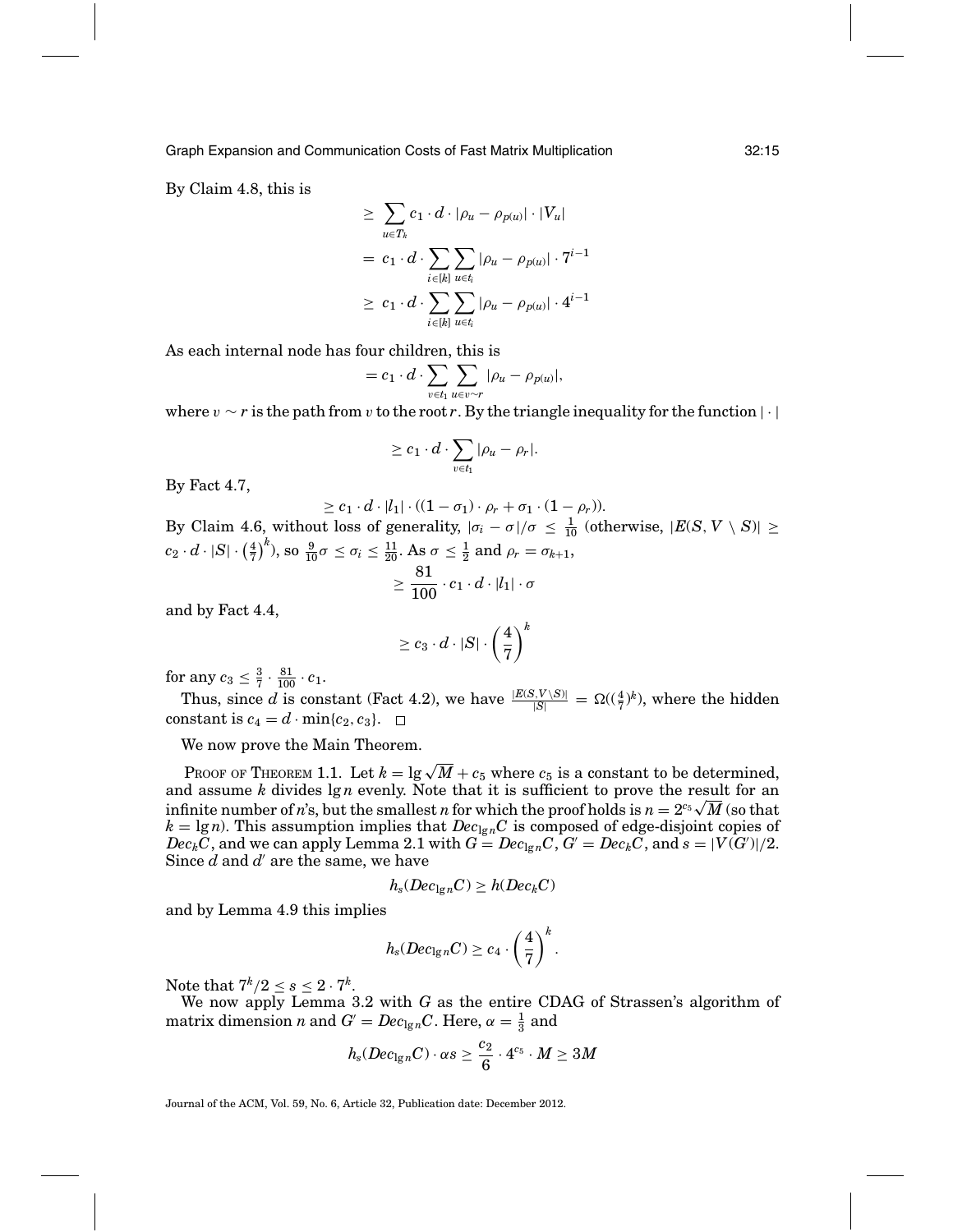32:16 G. Ballard et al.

for  $c_5 \ge \lg \sqrt{18/c_4},$  so

$$
IO \geq \alpha \cdot \frac{|V|}{s} \cdot M = \Omega \left( \left( \frac{n}{\sqrt{M}} \right)^{\lg 7} \cdot M \right).
$$

This inequality holds for  $M \leq c_6 \cdot n^2$ , where  $c_6 = 18/c_4 < 1$ . For  $c_6 \cdot n^2 \leq M \leq n^2$ , note that

$$
IO \geq n^2 = \Omega \left( \left( \frac{n}{\sqrt{M}} \right)^{\lg 7} \cdot M \right)
$$

as one has to read  $2n^2$  words of input data and at most  $n^2$  of them can be in the fast memory at the start of the computation.  $\Box$ 

Next, we prove the corollary for the parallel case.

PROOF OF COROLLARY 1.2. In the parallel case, we follow the reduction approach of Irony et al. [2004] and consider the busiest processor. Due to averaging, it must do at least  $(1/p)$ th of the work. We apply the same partitioning argument as in the proof of Theorem 1.1 to that processor's subset of computation. However, in order for the proof  ${\rm to \ work},$  we must require  $M \leq c \frac{n^2}{p^{2/ \lg 7}}$  for some constant  $c$  (rather than  $M \leq c n^2$  in the sequential case).  $\square$ 

### **5. EXTENSIONS**

We now discuss extensions of our approach and the applicability to other algorithms, starting with other fast matrix multiplication algorithms.

# **5.1. Strassen-Like Algorithms**

A *Strassen-like* algorithm has a recursive structure that utilizes a base algorithm: multiplying two  $n_0$ -by- $n_0$  matrices using  $m_0$  scalar multiplications, where  $n_0$  and  $m_0$ are constants. Given two matrices of size *n*-by-*n*, it splits them into  $n_0^2$  blocks (each of size  $\frac{n}{n_0}$ -by- $\frac{n}{n_0}$ ), and works block-wise, according to the base algorithm. Additions (and subtractions) in the base algorithm are interpreted as additions (and subtractions) of blocks. These are performed element-wise. Multiplications in the base algorithm are interpreted as multiplications of blocks. These are performed by recursively calling the algorithm. The arithmetic count of the algorithm is then  $T(n) = m_0 \cdot T(\frac{n}{n_0}) + O(n^2)$ , so  $T(n) = \Theta(n^{\omega_0})$  where  $\omega_0 = \log_{n_0} m_0$ .

This is the structure of all the fast matrix multiplication algorithms that were obtained since Strassen's [Pan 1980; Bini 1980; Schonhage 1981; Romani 1982; ¨ Coppersmith and Winograd 1982, 1987; Strassen 1987], (see Bűrgisser et al. [1997] for discussion of these algorithms), as well as Cohn et al. [2005], where the base algorithm utilizes a novel group-theoretic approach, and the recent breakthroughs [Stothers  $2010$ ; Williams  $2012$ ].<sup>11</sup>

5.1.1. <sup>A</sup> Critical Technical Assumption. For our technique to work, we further demand that the  $Dec_1C$  part of the computation graph is a connected graph, in order to be Strassen-like (this is assumed in the proof of Claim 4.5). Thus, the Strassen-like class includes Winograd's variant of Strassen's algorithm [Winograd 1971], which uses 15

 $11$ In fact, any arithmetic circuit for multiplying fixed-size matrices can be converted into a bilinear circuit of the same or smaller size [Raz 2003]. This can be used to convert any  $O(n^{\omega_0})$  matrix multiplication algorithm into a bilinear matrix multiplication algorithm of running time  $O(n^{\omega_0+\varepsilon})$  for any  $\varepsilon > 0$ . Furthermore, the algorithm can be made numerically stable while preserving this form [Demmel et al. 2007b].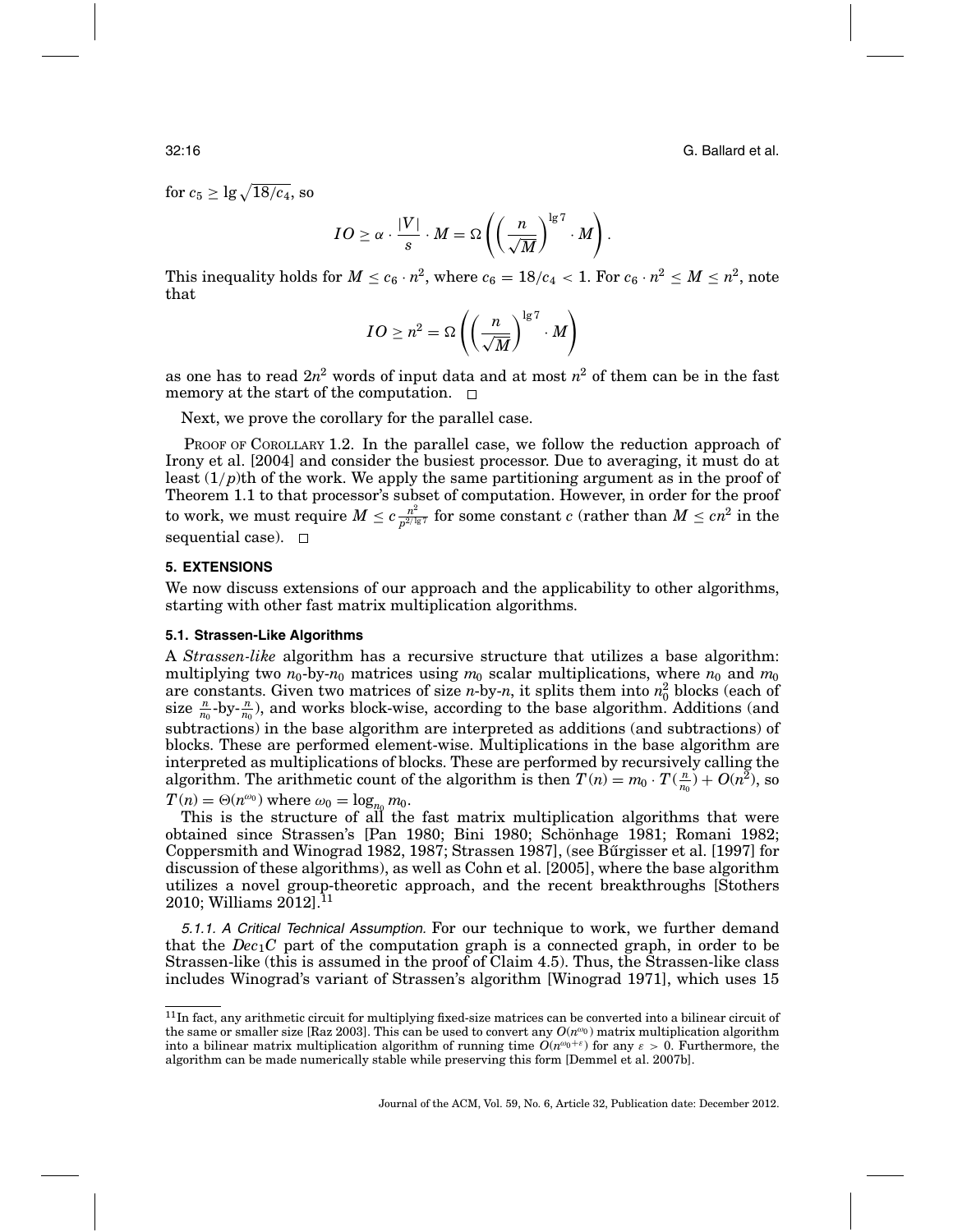additions rather than 18. It also contains the algorithm of Hopcroft and Kerr [1971] and some variants of Bini's algorithm [Bini 1980; Bini et al. 1979] (see Ballard et al.  $[2012c]$  for further discussion<sup>12</sup>). The Strassen-like class does not contain the classical algorithm, where *Dec*1*C* is composed of four disconnected graphs (corresponding to the four outputs). The assumption of connectivity of *Dec*1*C* is not required by the geometric embedding approaches [Irony et al. 2004; Ballard et al. 2011d, 2012a], that is applied to classical matrix multiplication, nor by the dominator approach [Hong and Kung 1981]. A disconnected *Dec*1*C* graph can be handled when applying our expansion approach to some cases of fast matrix multiplication algorithms, at the cost of obtaining weaker lower bounds [Ballard et al. 2012c].

5.1.2. The Communication Costs of Strassen-Like Algorithms. To prove Theorem 1.4, which generalizes the I/O-complexity lower bound of Strassen's algorithm (Theorem 1.1) to all Strassen-like algorithms, we note the following: the entire proof of Theorem 1.1, and in particular, the computations in the proof of Lemma 4.9, hold for any Strassen-like algorithm, where we plug in  $n_0^2$  and  $m_0$ , instead of 4 and 7. For bounding the asymptotic I/O-complexity , we do not care about the number of internal vertices of *Dec*1*C*; we need only to know that  $Dec<sub>1</sub>C$  is connected (this critical technical assumption is used in the proof of Claim 4.5), and to know the sizes  $n_0$  and  $m_0$ . The only nontrivial adjustment is to show the equivalent of Fact 4.2: that the graph  $Dec_{log n}C$  is of bounded degree. This is given in the following claim.

CLAIM 5.1. *The Dec*<sub>logn</sub>C graph of any Strassen-like algorithm is of degree bounded *by a constant.*

PROOF. If the set of input vertices of  $Dec_1C$ , and the set of its output vertices are disjoint, then  $Dec_{log n}C$  is of constant bounded degree (its maximal degree is at most twice the largest degree of  $Dec_1C$ .

Assume (towards contradiction) that the base graph *Dec*1*C* has an input vertex which is also an output vertex. An output vertex represents the inner product of two *n*0-long vectors, which are, the corresponding row vector of *A* and column vector of *B*. The corresponding bilinear polynomial is irreducible. This is a contradiction, since an input vertex represents the multiplication of a (weighted) sum of elements of *A* with a (weighted) sum of elements of  $B$ .  $\Box$ 

# **5.2. Multiplying Rectangular Matrices**

Many fast algorithms have been devised for multiplication of rectangular matrices (see Ballard et al. [2012c] for detailed list). A fast algorithm for multiplying  $m_0 \times n_0$  and  $n_0 \times$  $p_0$  matrices in  $q < m_0 n_0 p_0$  scalar multiplications can be applied recursively to multiply  $m_0^t \times n_0^t$  and  $n_0^t \times p_0^t$  matrices in  $O(q^t)$  flops. For such algorithms, the CDAG has very similar structure to Strassen and Strassen-like algorithms for square multiplication in that it is composed of two encoding graphs and one decoding graph. Assuming that the decoding graph is connected, the proofs of Theorem 1.1 and Lemma 4.9 apply where we plug in  $m_0 p_0$  and q for 4 and 7. In this case, we obtain a result analogous to Theorem 1.1 which states that the I/O-complexity of such an algorithm is given by

$$
\Omega\left(\frac{q^t}{M^{\log_{m_0 p_0} q-1}}\right).
$$

If the output matrix is the largest of the three matrices (i.e.,  $n_0 < m_0$  and  $n_0 < p_0$ ), then this lower bound is attained by the natural recursive algorithm and is therefore tight.

 $12$ In particular, note that the observation that some variants of Bini's algorithm have disconnected decoding graphs falsifies the conjecture made in the short version of this article [Ballard et al. 2011d].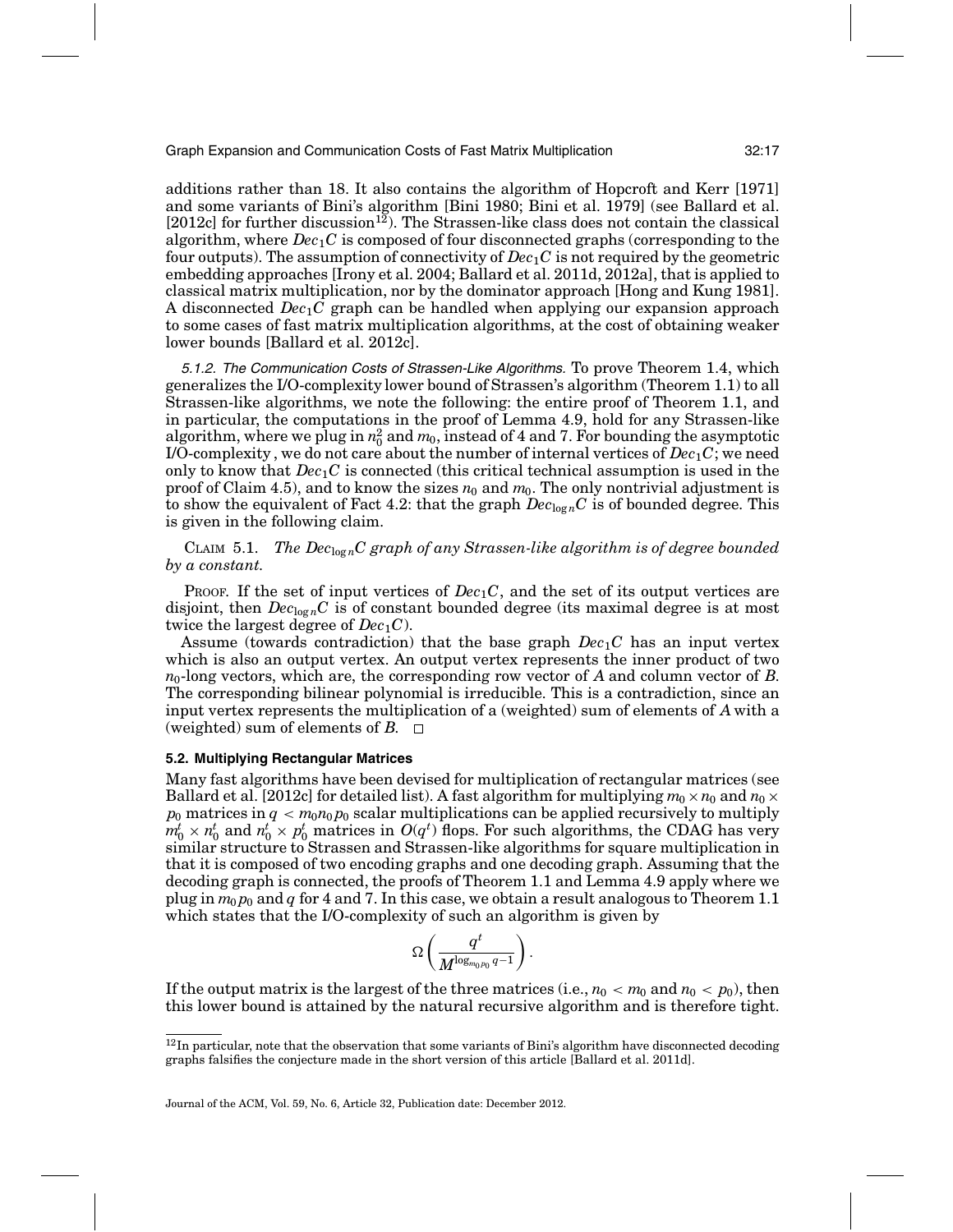The lower bound extends to the parallel case as well, analogous to Corollary 1.2, and can be attained using the algorithmic technique of Ballard et al. [2012b].

However, in the case that the decoding graph is not connected, the proof does not apply, and in the case the output matrix is not the largest, the lower bound is not tight. In order to handle these technical challenges, we can employ modifications of the proof technique: we can deal with the decoding graph being disconnected by considering individual connected components, or we can consider one of the two encoding graphs, which may contain vertices of high degree. In either case, the proofs must be adapted, and we obtain slightly weaker results. We detail these approaches in Ballard et al. [2012c] and discuss the application to rectangular matrix multiplication algorithms of Bini et al. [1979] and Hopcroft and Kerr [1971].

### **5.3. Memory-Independent Lower Bounds**

Some parallel algorithms require very little (up to a constant factor) extra memory beyond what is necessary to keep the input and output. These are sometimes called *linear space algorithms*. One class of such algorithms are the "2D" algorithms for classical matrix multiplication, that use a two-dimensional grid of processors. Here we allow  $M = \Theta(\frac{n^2}{p})$  local memory use (recall that *p* is the number of processors, and *n* the dimension of the matrices), thus no more than a constant factor of replication of the input matrices is allowed (see Cannon [1969] for an example of a 2D algorithm). In this case, the classical parallel lower bound reduces to  $\Omega(\frac{n^2}{\sqrt{p}})$  [Irony et al. 2004], and this bound is attainable. Similarly, in the case of Strassen-like matrix multiplication,  $\text{assuming } M = \Theta(\frac{n^2}{p}), \text{Corollary 1.2 reduces to } \Omega(\frac{n^2}{p^{2/w_0}}).$ 

However, as pointed out in Irony et al. [2004], since *M* appears in the denominator, the lower bounds indicate that using more local memory in the parallel case can reduce communication costs. Indeed, so-called "3D" algorithms for classical matrix multiplication (see Dekel et al. [1981], Aggarwal et al. [1990], and Agarwal et al. [1995]) reduce the communication cost by a factor of  $p^{1/6}$  using a factor of  $p^{1/3}$  more local memory, compared to 2D algorithms. Depending on the problem size and the physical local memory size, this extra memory may not be available, in which case 3D algorithms cannot be used. It is possible to interpolate between 2D and 3D algorithms with a parametrized algorithm which trades off memory for communication and obtain a communication optimal implementation for classical matrix multiplication, for local memory size  $M = \Theta(c\cdot \frac{n^2}{p})$  for any  $1\leq c\leq p^{\frac{1}{3}}$  [McColl and Tiskin 1999; Solomonik and Demmel 2011].

The lower-bound arguments of Irony et al. [2004] and Ballard et al. [2011c] for classical algorithms and those proved in this article for Strassen-like algorithms can be extended to prove memory-independent lower bounds [Ballard et al. 2012a]. As stated in Theorem 1.3, under certain assumptions, any parallel algorithm for classical matrix multiplication must move  $\Omega(\frac{n^2}{p^{2/3}})$  words, and any parallel algorithm for Strassen-like  $\text{matrix multiplication must move } \Omega(\frac{n^2}{p^{2/\omega_0}}) \text{ words.}$ 

These bounds dominate the memory-dependent bounds once the local memory size is sufficiently large. In particular, the memory-dependent and memory independent bounds coincide when  $M = \Theta(\frac{n^2}{p^{2/w_0}})$ . Further, the memory-independent bounds imply that there are strict limits on the perfect strong scaling range of matrix multiplication algorithms (both classical and Strassen-like). That is, within the *perfect strong-scaling range*, for a fixed problem size, by doubling the number of processors (and therefore doubling the total memory available) both the computational and communication costs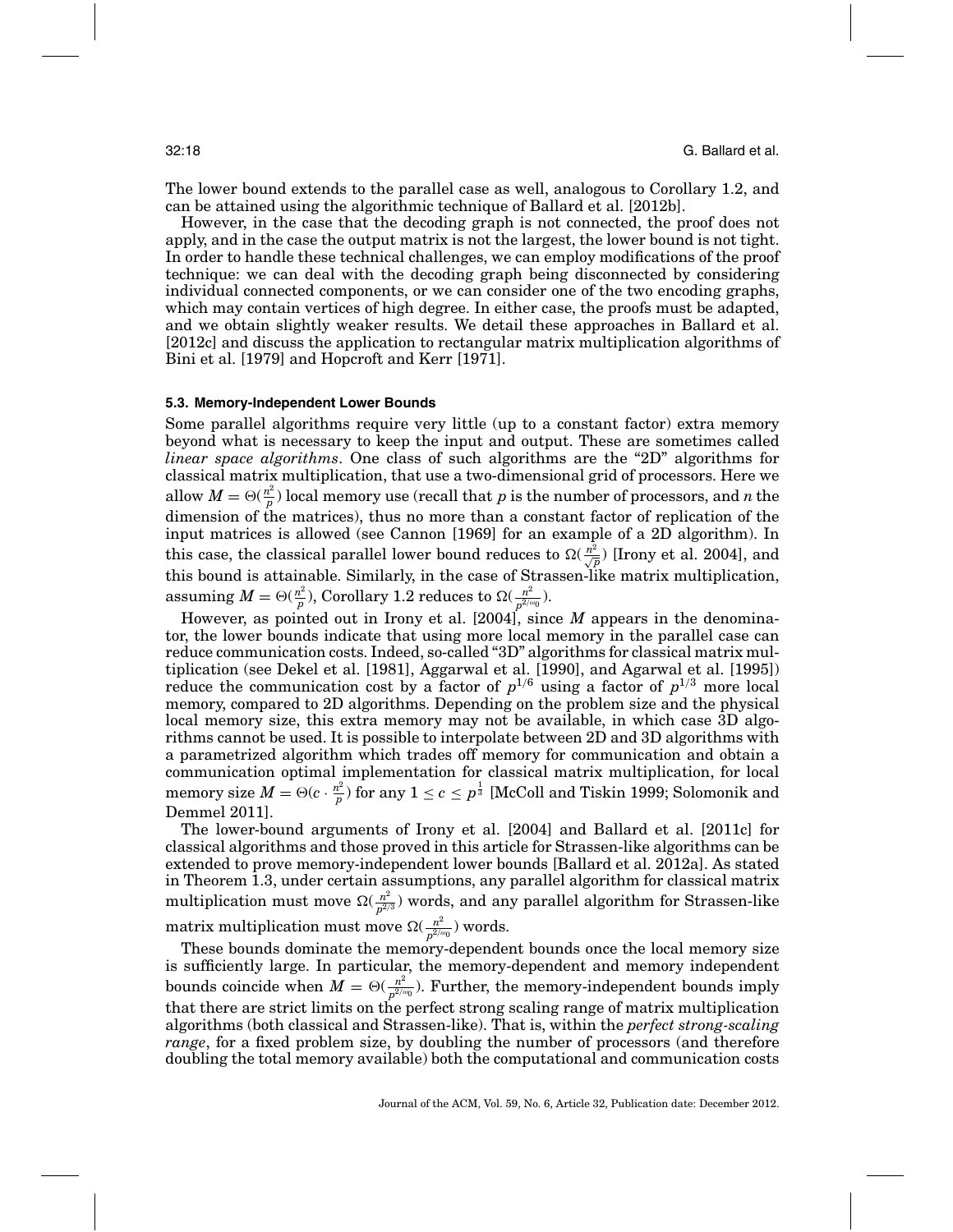|                     | Classical                                  | Strassen-like                                               |
|---------------------|--------------------------------------------|-------------------------------------------------------------|
| Memory-dependent    | $\Omega\left(\frac{n^3}{n\sqrt{M}}\right)$ |                                                             |
| lower bound         |                                            | $\Omega\left(\frac{n^{\omega_0}}{nM^{\omega_0/2-1}}\right)$ |
| Memory-independent  | $\Omega\left(\frac{n^2}{n^{2/3}}\right)$   | $\Omega\left(\frac{n^2}{n^{2/\omega_0}}\right)$             |
| lower bound         |                                            |                                                             |
| Perfect strong      | $p=O\left(\frac{n^3}{M^{3/2}}\right)$      |                                                             |
| scaling range       |                                            | $p=O\left(\frac{n^{\omega_0}}{M^{\omega_0/2}}\right)$       |
| Attaining algorithm | [Solomonik and Demmel 2011]                | [Ballard et al. 2012b]                                      |

Table I. Communication-Cost Lower Bounds for Parallel Matrix Multiplication and Perfect Strong Scaling Ranges

*n* is matrix dimension, *M* is local memory size, *p* is the number of processors,  $\omega_0$  is the exponent of the arithmetic count.

are halved. Beyond the perfect strong-scaling range, the reduction in computational cost is linear, but the reduction in communication cost is sub-linear. These results are summarized in Table I.

The recent parallel algorithm in Ballard et al. [2012b] attains the memory-dependent bound within the perfect strong-scaling range and attains the memory-independent bound outside the range and is therefore communication-optimal in all cases.

# **5.4. Other Linear Algebra Problems**

Fast matrix multiplication algorithms are basic building blocks in many fast algorithms in linear algebra, such as algorithms for LU, QR, and eigenvalue and singular value decompositions [Demmel et al. 2007a]. Therefore, I/O-complexity lower bounds for these algorithms can be derived from our lower bounds for fast matrix multiplication algorithms [Ballard et al. 2012d]. For example, a lower bound on LU (or QR, etc.) follows when the fast matrix multiplication algorithm is called by the LU algorithm on sufficiently large submatrices. This is the case in the algorithms of [Demmel et al. 2007a], and we can then deduce matching lower and upper bounds Ballard et al. [2012d].

# **6. CONCLUSIONS AND OPEN PROBLEMS**

We obtained a tight lower bound for the I/O-complexity of Strassen's and Strassen-like fast matrix multiplication algorithms. These bounds are optimal for the sequential model with two memory levels and with memory hierarchy. The lower bounds extend to the parallel model and other models. Recently these bounds were attained by new parallel algorithms [Ballard et al. 2012b].

# **6.1. Recursive Implementations**

In some cases, the simplest recursive implementation of an algorithm turns out to be communication-optimal in the sequential model (e.g., in the cases of matrix multiplication [Frigo et al. 1999] and Cholesky decomposition [Ahmed and Pingali 2000; Ballard et al. 2010], but not in the case of LU decomposition: the recursive algorithm of Toledo [1997] is bandwidth optimal but not latency optimal).

In the context of parallel computation, recursive algorithms can again be used for communication-efficiency. See Tiskin [2002] for LU decomposition and Tiskin [2007] for QR decomposition, in which cases a tradeoff is observed between the bandwidth and latency costs of the algorithm.

This leads to the question: when is the communication-optimality of an algorithm determined by the expansion properties of the corresponding computation graphs? In this work we showed that such is the case for Strassen-like fast matrix multiplication algorithms.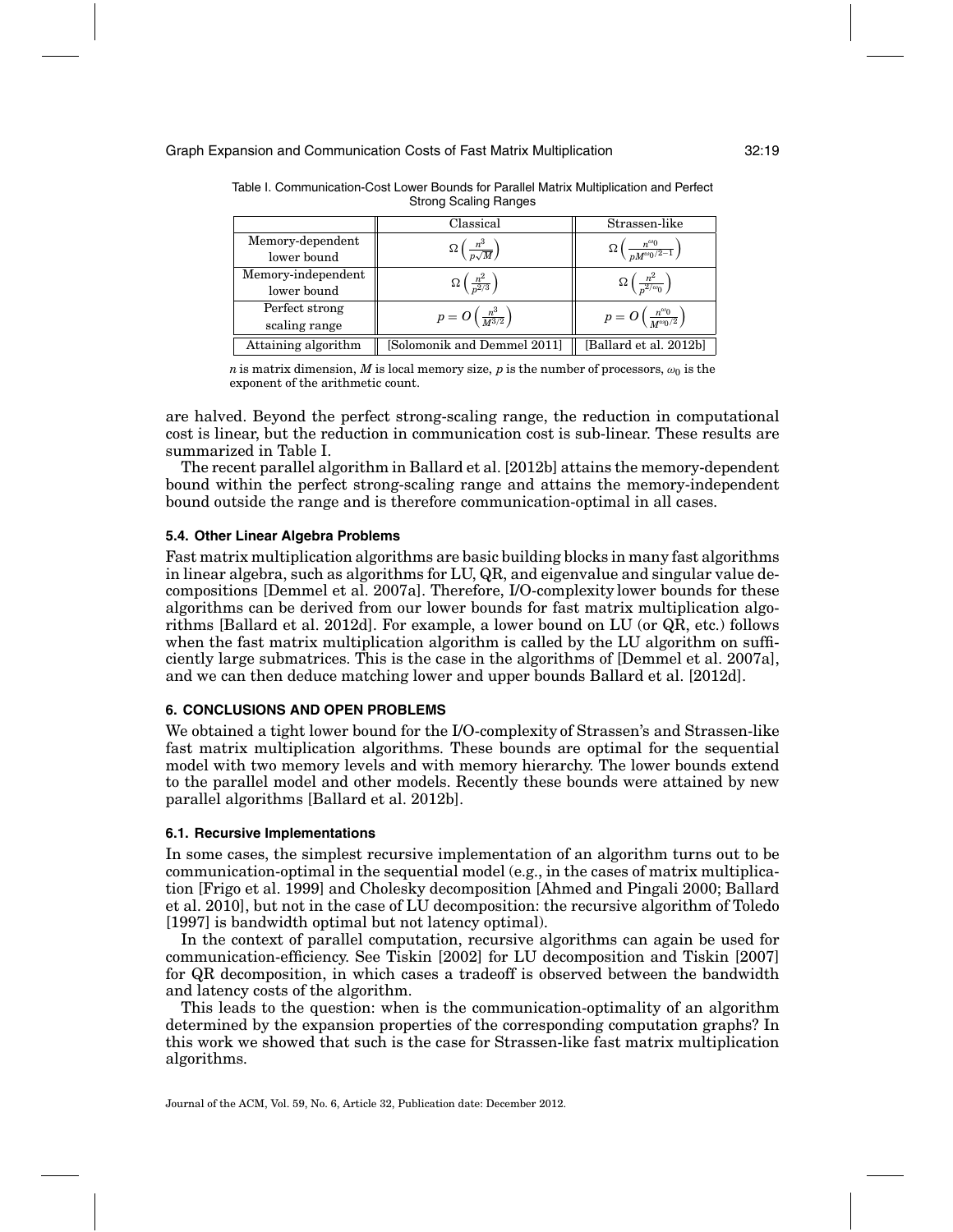# **6.2. Other Models**

It is of great interest to construct new models general enough to capture the rich and evolving design space of current and predicted future computers. Such models can be *homogeneous*, consisting of many layers, where the components of each layer are the same (e.g., a supercomputer with many identical multi-core chips on a board, many identical boards in a rack, many identical racks, and many identical levels of associated memory hierarchy); or *heterogeneous*, with components with different properties residing on the same level (e.g., CPUs alongside GPUs, where the latter can do some computations very quickly, but are much slower to communicate with).

Some experience has been acquired with such systems (see the MAGMA project [Baboulin et al. 2012], and also Volkov and Demmel [2008] for using GPU-assisted linear algebra computation). A first step in analyzing such systems has been recently introduced in Ballard et al. [2011b], where the authors modeled heterogeneous shared memory architectures, such as mixed GPU/CPU architecture, and obtained tight lower and upper bounds for classical matrix multiplication.

Note that we can similarly generalize Corollaries 1.2 and 1.5 to other models, such as the heterogeneous model and shared memory model. The reduction is achieved by observing the communication of a single processor.

However, there is currently no systematic theoretic way of obtaining upper and lower bounds for arbitrary hardware models. Expanding such results to other architectures and algorithmic techniques is a challenging goal. For example, recursive algorithms tend to be cache oblivious and communication optimal for the sequential hierarchy model. Finding an equivalent technique that would work for an arbitrary architecture is a fundamental open problem.

# **APPENDIX**

# **A. STRASSEN'S FAST MATRIX MULTIPLICATION ALGORITHM**

Strassen's original algorithm follows [Strassen 1969]. See Winograd [1971] for Winograd's variant, which reduces the number of additions. For actual uses of Strassen's

**ALGORITHM 1:** Matrix Multiplication: Strassen's Algorithm

```
Input: Two n \times n matrices, A and B.
 1: if n = 1 then
 2: C_{11} = A_{11} \cdot B_{11}3: else
 4: {Decompose A into four equal square blocks A =\begin{pmatrix} A_{11} & A_{12} \\ A_{21} & A_{22} \end{pmatrix}and the same for B.}
 5: M_1 = (A_{11} + A_{22}) \cdot (B_{11} + B_{22})6: M_2 = (A_{21} + A_{22}) \cdot B_{11}<br>7: M_3 = A_{11} \cdot (B_{12} - B_{22})7: M_3 = A_{11} \cdot (B_{12} - B_{22})8: M_4 = A_{22} \cdot (B_{21} - B_{11})9: M_5 = (A_{11} + A_{12}) \cdot B_{22}10: M_6 = (A_{21} - A_{11}) \cdot (B_{11} + B_{12})11: M_7 = (A_{12} - A_{22}) \cdot (B_{21} + B_{22})12: C_{11} = M_1 + M_4 - M_5 + M_7<br>13: C_{12} = M_3 + M_5C_{12}= M_3 + M_514: C_{21} = M_2 + M_415: C_{22} = M_1 - M_2 + M_3 + M_616: end if
17: return C
```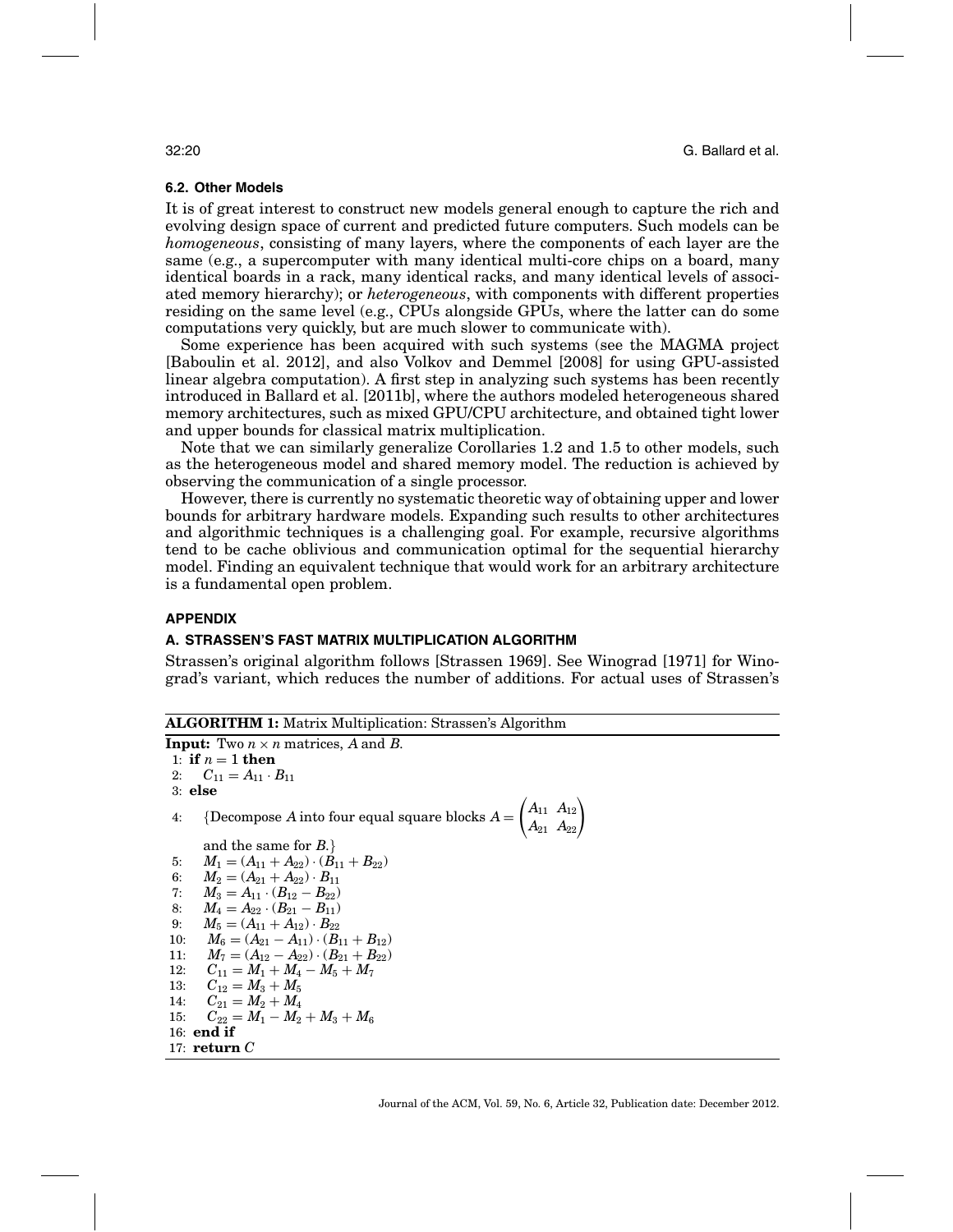algorithm, see Douglas et al. [1994], and Huss-Lederman et al. [1996], and Desprez and Suter [2004].

#### **ACKNOWLEDGMENTS**

We thank Eran Rom, Edgar Solomonik, Sivan Toledo, and Chris Umans for helpful discussions. We also thank the anonymous reviewers for their comments that helped us simplify and improve the proofs.

### **REFERENCES**

- AGARWAL, R. C., BALLE, S. M., GUSTAVSON, F. G., JOSHI, M., AND PALKAR, P. 1995. A three-dimensional approach to parallel matrix multiplication. *IBM J. Res. Devel. 39*, 39–5.
- AGGARWAL, A., CHANDRA, A. K., AND SNIR, M. 1990. Communication complexity of PRAMs. *Theoret. Comput. Sci. 71*, 3–28.
- AGGARWAL, A. AND VITTER, J. S. 1988. The input/output complexity of sorting and related problems. *Comm. ACM 31,* 9, 1116–1127.
- AHMED, N. AND PINGALI, K. 2000. Automatic generation of block-recursive codes. In *Proceedings of the 6th International Euro-Par Conference on Parallel Processing (Euro-Par '00)*. Springer-Verlag, Berlin, 368–378.
- ALON, N., SCHWARTZ, O., AND SHAPIRA, A. 2008. An elementary construction of constant-degree expanders. *Combinat. Probab. Comput. 17,* 3, 319–327.
- ANDERSON, E., BAI, Z., BISCHOF, C., DEMMEL, J., DONGARRA, J., CROZ, J. D., GREENBAUM, A., HAMMARLING, S., MCKENNEY, A., OSTROUCHOV, S., AND SORENSEN, D. 1992. *LAPACK's User's Guide*. SIAM Philadelphia, PA, http://www.netlib.org/lapack/.
- BABOULIN, M., DEMMEL, J., DONG, T., DONGARRA, J., HORTON, M., JIA, Y., KABIR, K., LANGOU, J., LI, Y., LTAIEF, H., NATH, R., TOMOV, S., AND VOLKOV, V. 2008–2012. The MAGMA project. University of Tennessee, Department of Electrical Engineering and Computer Science. http://icl.cs.utk.edu/magma/.
- BALLARD, G., DEMMEL, J., AND DUMITRIU, I. 2011a. Communication-optimal parallel and sequential eigenvalue and singular value algorithms. EECS Tech. rep. EECS-2011-14, University of California, Berkeley.
- BALLARD, G., DEMMEL, J., AND GEARHART, A. 2011b. Brief announcement: Communication bounds for heterogeneous architectures. *In Proceedings of the 23rd Annual ACM Symposium on Parallelism in Algorithms and Architecture (SPAA'11)*. ACM, New York, 257–258.
- BALLARD, G., DEMMEL, J., HOLTZ, O., LIPSHITZ, B., AND SCHWARTZ, O. 2012a. Brief announcement: strong scaling of matrix multiplication algorithms and memory-independent communication lower bounds. In *Proceedings of the 24th ACM Symposium on Parallelism in Algorithms and Architectures (SPAA '12)*. ACM, New York, 77–79.
- BALLARD, G., DEMMEL, J., HOLTZ, O., LIPSHITZ, B., AND SCHWARTZ, O. 2012b. Communication-optimal parallel algorithm for Strassen's matrix multiplication. In *Proceedings of the 24th ACM Symposium on Parallelism in Algorithms and Architectures (SPAA '12)*. ACM, New York, 193–204.
- BALLARD, G., DEMMEL, J., HOLTZ, O., LIPSHITZ, B., AND SCHWARTZ, O. 2012c. Graph expansion analysis for communication costs of fast rectangular matrix multiplication. In *Proceedings of the Mediterranean Conference on Algorithms*. Springer-Verlag, Berlin, 13–36.
- BALLARD, G., DEMMEL, J., HOLTZ, O., AND SCHWARTZ, O. 2010. Communication-optimal parallel and sequential Cholesky decomposition. *SIAM J. Sci. Comput. 32,* 6, 3495–3523.
- BALLARD, G., DEMMEL, J., HOLTZ, O., AND SCHWARTZ, O. 2011c. Graph Expansion and Communication Costs of Fast Matrix Multiplication. In *Proceedings of the 23rd Annual ACM Symposium on Parallel Algorithms and Architecture (SPAA '11)*. ACM, New York, 1–12.
- BALLARD, G., DEMMEL, J., HOLTZ, O., AND SCHWARTZ, O. 2011d. Minimizing communication in numerical linear algebra. *SIAM J. Matrix Anal. Appli. 32,* 3, 866–901.
- BALLARD, G., DEMMEL, J., HOLTZ, O., AND SCHWARTZ, O. 2012d. Sequential communication bounds for fast linear algebra. Tech. rep. EECS-2012-36, University of California, Berkeley.
- BENDER, M. A., BRODAL, G. S., FAGERBERG, R., JACOB, R., AND VICARI, E. 2010. Optimal sparse matrix dense vector multiplication in the I/O-model. *Theory Comput. Syst. 47,* 4, 934–962.
- BILARDI, G., PIETRACAPRINA, A., AND D'ALBERTO, P. 2000. On the space and access complexity of computation DAGs. In *Proceedings of the 26th International Workshop on Graph-Theoretic Concepts in Computer Science (WG '00)*. Springer-Verlag, Berlin, 47–58.
- BILARDI, G. AND PREPARATA, F. 1999. Processor-time tradeoffs under bounded-speed message propagation: Part II, lower bounds. In *Theory Comput. Syst. 32,* 5, 1432–4350.

Journal of the ACM, Vol. 59, No. 6, Article 32, Publication date: December 2012.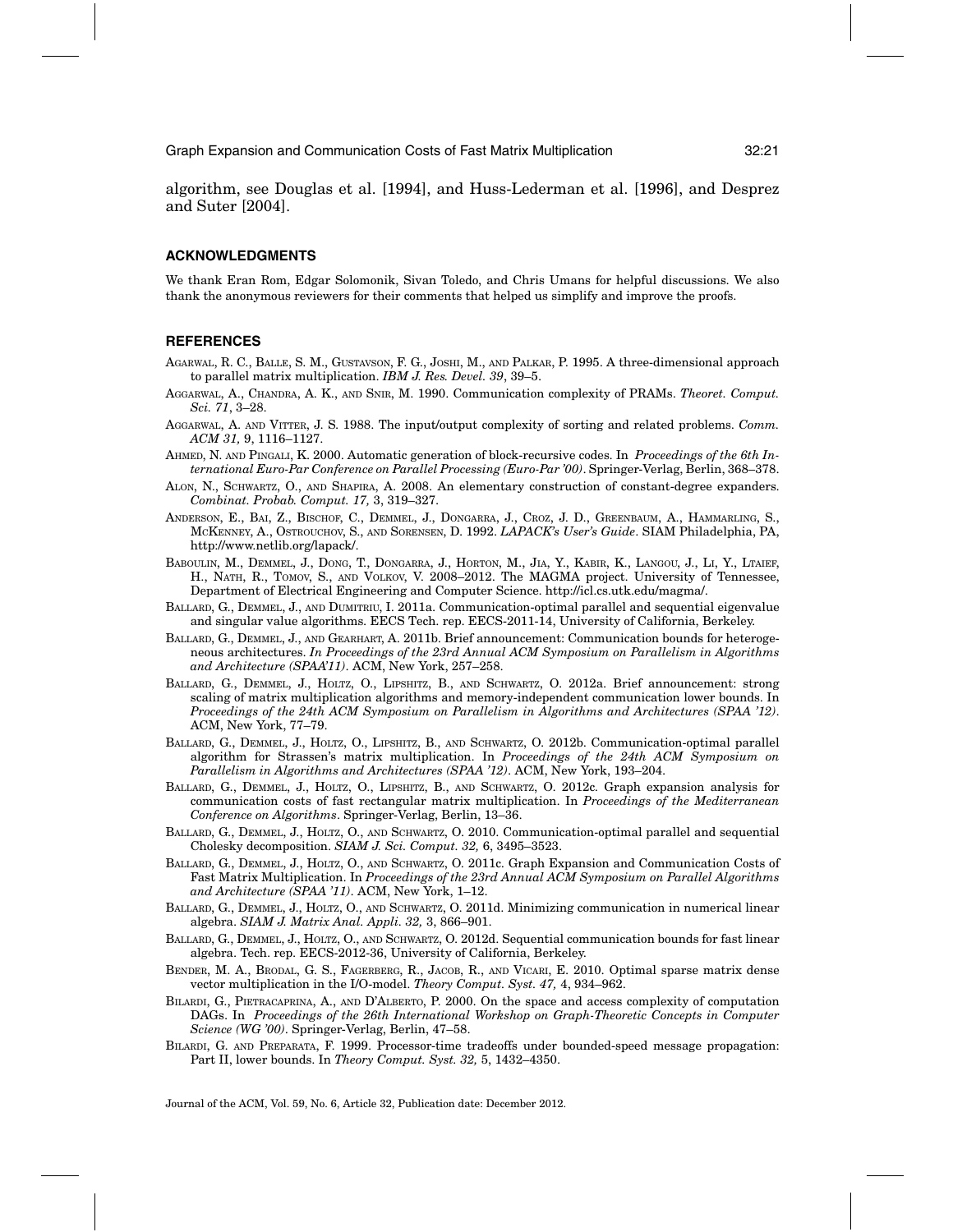- BINI, D. 1980. Relations between exact and approximate bilinear algorithms. applications. *Calcolo 17*, 87–97. 10.1007/BF02575865.
- BINI, D., CAPOVANI, M., ROMANI, F., AND LOTTI, G. 1979.  $O(n^{2.7799})$  complexity for  $n \times n$  approximate matrix multiplication. *Inf. Proc. Lett. 8,* 5, 234–235.
- BLACKFORD, L. S., CHOI, J., CLEARY, A., DÄAZEVEDO, E., DEMMEL, J., DHILLON, I., DONGARRA, J., HAMMARLING, S., HENRY, G., PETITET, A., STANLEY, K., WALKER, D., AND WHALEY, R. C. 1997. *ScaLAPACK Users' Guide*. SIAM, Philadelphia, PA. http://www.netlib.org/scalapack/.
- BLELLOCH, G. E., CHOWDHURY, R. A., GIBBONS, P. B., RAMACHANDRAN, V., CHEN, S., AND KOZUCH, M. 2008. Provably good multicore cache performance for divide-and-conquer algorithms. In (*Proceedings of the 19th Annual ACM-SIAM Symposium on Discrete Algorithms (SODA '08)*, SIAM, Philadelphia, PA, 501–510.
- BURAGO, Y. D. AND ZALGALLER, V. A. 1988. *Geometric Inequalities*. Grundlehren der Mathematische Wissenschaften Series, vol. 285, Springer, Berlin.
- BÜRGISSER, P., CLAUSEN, M., AND SHOKROLLAHI, M. A. 1997. *Algebraic Complexity Theory*. Number 315 in Grundlehren der mathematischen Wissenschaften. Springer Verlag.
- CANNON, L. 1969. A cellular computer to implement the Kalman filter algorithm. Ph.D. dissertation, Montana State University, Bozeman, MN.
- CHOWDHURY, R. A. AND RAMACHANDRAN, V. 2006. Cache-oblivious dynamic programming. In *Proceedings of the 17th Annual ACM-SIAM Symposium on Discrete Algorithms (SODA'06)*. ACM, New York, 591–600.
- COHN, H., KLEINBERG, R. D., SZEGEDY, B., AND UMANS, C. 2005. Group-theoretic algorithms for matrix multiplication. In *Proceedings of the Symposium on Foundations of Computer Science (FOCS)*. 379–388.
- COPPERSMITH, D. AND WINOGRAD, S. 1982. On the asymptotic complexity of matrix multiplication. *SIAM J. Comput. 11,* 3, 472–492.
- COPPERSMITH, D. AND WINOGRAD, S. 1987. Matrix multiplication via arithmetic progressions. In *Proceedings of the 19th Annual ACM Symposium on Theory of Computing (STOC '87)*. ACM, New York, 1–6.
- COPPERSMITH, D. AND WINOGRAD, S. 1990. Matrix multiplication via arithmetic progressions. *J. Symb. Comput. 9,* 3, 251–280.
- DAVID, P.-Y., DEMMEL, J., GRIGORI, L., AND PEYRONNET, S. 2010. Brief announcement: Lower bounds on communication for sparse Cholesky factorization of a model problem. In *Proceedings of the 22nd Annual ACM Symposium on Parallelism in Algorithms and Architectures (SPAA '10)*.
- DEKEL, E., NASSIMI, D., AND SAHNI, S. 1981. Parallel matrix and graph algorithms. *SIAM J. Comput.*, 657–675.
- DEMMEL, J., DUMITRIU, I., AND HOLTZ, O. 2007a. Fast linear algebra is stable. *Numer. Math. 108,* 1, 59–91.
- DEMMEL, J., DUMITRIU, I., HOLTZ., AND KLEINBERG, R. 2007b. Fast matrix multiplication is stable. *Numer. Math. 106*, 2, 199–224
- DEMMEL, J., GRIGORI, L., HOEMMEN, M., AND LANGOU, J. 2012. Communication-optimal parallel and sequential QR and LU factorizations. *SIAM J. Sci. Comput. 34,* 1, A206–A239.
- DESPREZ, F. AND SUTER, F. 2004. Impact of mixed-parallelism on parallel implementations of the Strassen and Winograd matrix multiplication algorithms: Research articles. *Concurr. Computat. Pract. Exper. 16,* 8, 771–797.
- DOUGLAS, C. C., HEROUX, M., SLISHMAN, G., AND SMITH, R. M. 1994. GEMMW: A portable level 3 BLAS Winograd variant of Strassen's matrix-matrix multiply algorithm. *J. Computat. Phys. 110,* 1, 1–10.
- ELMROTH, E., AND GUSTAVSON, F. 1998. New serial and parallel recursive QR factorization algorithms for SMP systems. In *Applied Parallel Computing. Large Scale Scientific and Industrial Problems.*, B. K. et al., Ed., Lecture Notes in Computer Science Series, vol. 1541, Springer, 120–128.
- FRENS, J. D., AND WISE, D. S. 2003. QR factorization with Morton-ordered quadtree matrices for memory re-use and parallelism. *SIGPLAN Not. 38,* 10, 144–154.
- FRIGO, M., LEISERSON, C. E., PROKOP, H., AND RAMACHANDRAN, S. 1999. Cache-oblivious algorithms. In *Proceedings of the 40th Annual Symposium on Foundations of Computer Science (FOCS '99)*. IEEE Computer Society, Los Alamitos, CA, 285.
- FULLER, S. H. AND MILLETT, L. I., Eds. 2011. *The Future of Computing Performance: Game Over or Next Level?* The National Academies Press, Washington, D.C. http://www.nap.edu.
- GRAHAM, S. L., SNIR, M., AND PATTERSON, C. A., Eds. 2004. *Getting up to Speed: The Future of Supercomputing*. Report of National Research Council of the National Academies Sciences, The National Academies Press, Washington, D.C. http://www.nap.edu.
- GRIGORI, L., DEMMEL, J., AND XIANG, H. 2011. CALU: A communication optimal LU factorization algorithm. *SIAM J. Mat. Anal. Appl. 32,* 4, 1317–1350.
- GUSTAVSON, F. G. 1997. Recursion leads to automatic variable blocking for dense linear-algebra algorithms. *IBM J. Res. Dev. 41,* 6, 737–756.
- HONG, J. W., AND KUNG, H. T. 1981. I/O complexity: The red-blue pebble game. In *Proceedings of the 13th Annual ACM Symposium on Theory of Computing (STOC '81)*. ACM, New York, 326–333.